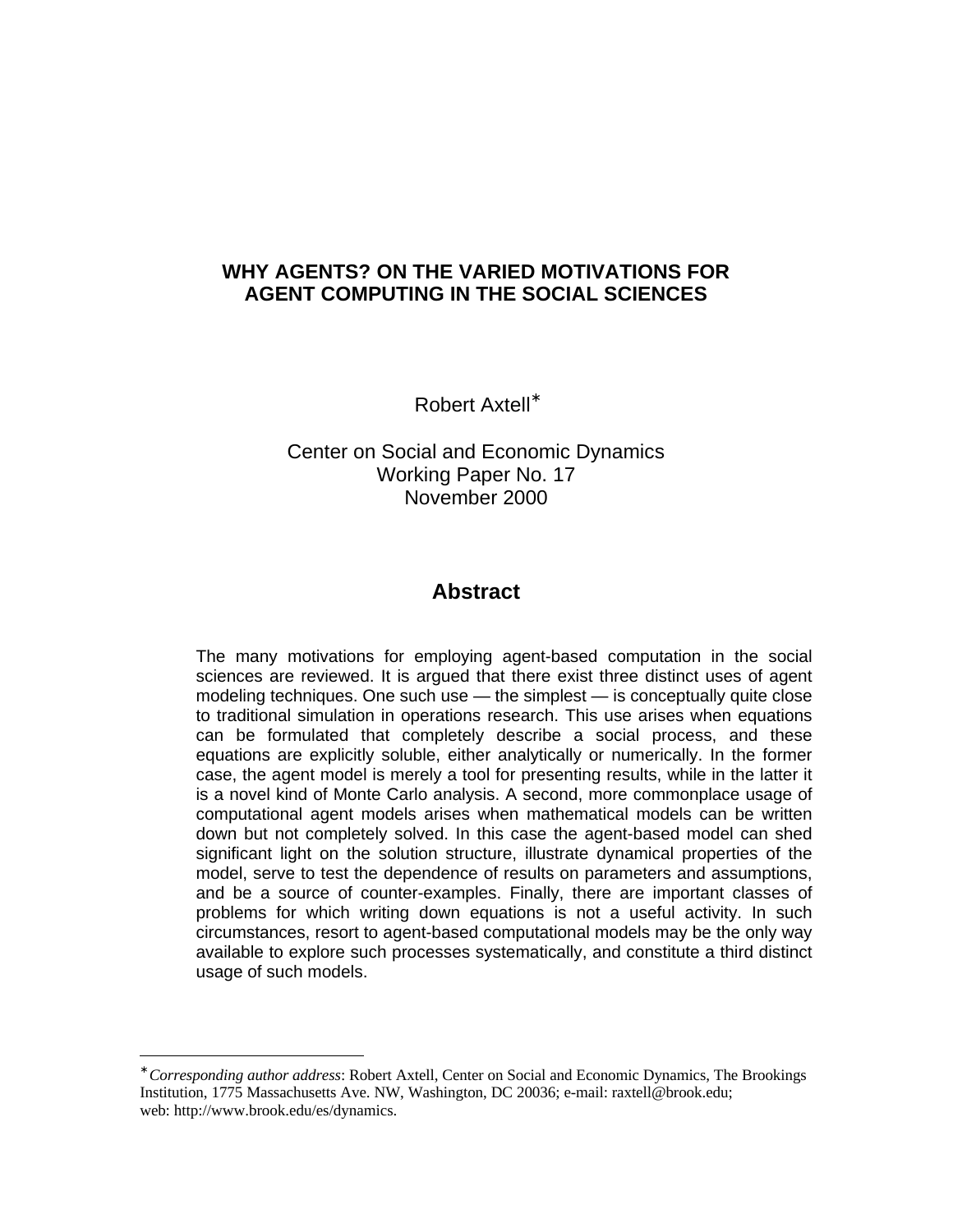## **WHY AGENTS? ON THE VARIED MOTIVATIONS FOR AGENT COMPUTING IN THE SOCIAL SCIENCES**

#### **Robert L. Axtell**

The Brookings Institution<sup>®</sup>

*Abstract*The many motivations for employing agent-based computation in the social sciences are reviewed. It is argued that there exist three distinct uses of agent modeling techniques. One such use  $-$  the simplest  $-$  is conceptually quite close to traditional simulation in operations research. This use arises when equations can be formulated that completely describe a social process, and these equations are explicitly soluble, either analytically or numerically. In the former case, the agent model is merely a tool for presenting results, while in the latter it is a novel kind of Monte Carlo analysis. A second, more commonplace usage of computational agent models arises when mathematical models can be written down but not completely solved. In this case the agent-based model can shed significant light on the solution structure, illustrate dynamical properties of the model, serve to test the dependence of results on parameters and assumptions, and be a source of counter-examples. Finally, there are important classes of problems for which writing down equations is not a useful activity. In such circumstances, resort to agent-based computational models may be the only way available to explore such processes systematically, and constitute a third distinct usage of such models.

### **THE NEED FOR COMPUTATIONAL MODELS IN GENERAL AND AGENTS IN PARTICULAR**

The ideal gas, the perfect fluid, the Eulerian beam — such ideal types are commonplace in science. Each ideal type plays an important role in its field, both pedagogically and practically. Students are taught about ideal types in order to build their intuition about fundamental relationships between key variables. Knowledge of such ideal types is also helpful in making approximate, order-of-magnitude calculations. But reality is not ideal: real gases depart systematically from the ideal gas law, real fluids have viscosity, and real beams buckle in all kinds of ways that Euler never imagined.

Rational agents are an ideal type. They are introduced to undergraduates in order to teach first principles, e.g., strategic behavior, incentives, expectations, substitution effects, moral hazard, adverse selection. To their credit, the undergraduate textbooks are quick to circumscribe the domain of the rational agent. It is something of a curiosity that only in graduate school is this ideal type reified into the main object of study.

Or so it has been up until recently. There are now a variety of approaches to political economy that attempt, each in its own way, to move beyond the rational agent. These include experimental economics, evolutionary economics, and certain computational approaches. This paper is concerned primarily with the latter approach, although it is also relevant to the others

<u>.</u>

<sup>∗</sup> *Corresponding author address*: Robert Axtell, Center on Social and Economic Dynamics, The Brookings Institution, 1775 Massachusetts Ave. NW, Washington, DC 20036; e-mail: raxtell@brook.edu; web: http://www.brook.edu/es/dynamics.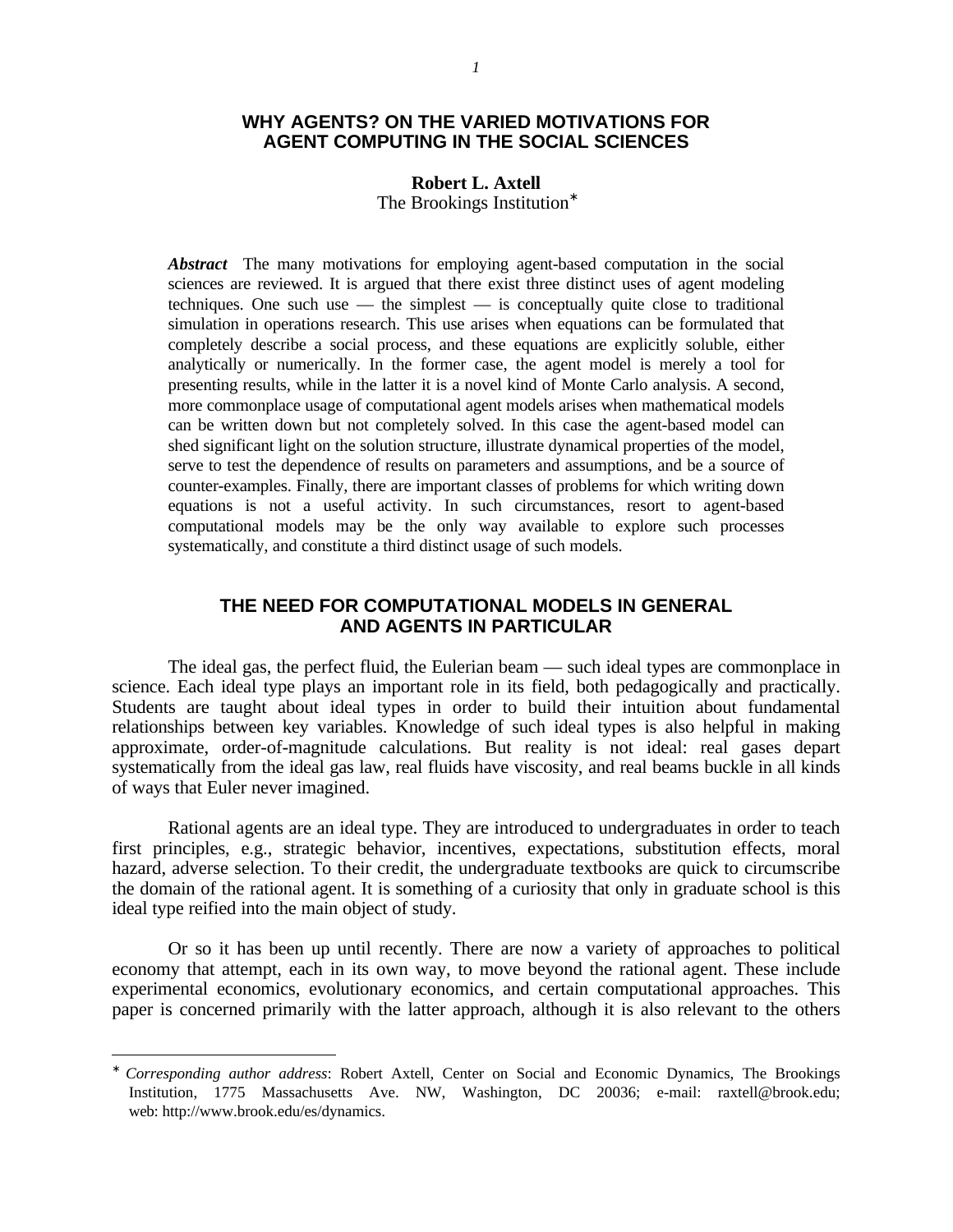insofar as computational economics makes use of evolutionary ideas and results from experiments.

There is a branch of computational economics in which relaxing the dependence on rational agents plays no important role. This stream of thought is well represented by Amman *et al.* [1996] and Gilli [1996], and concerns itself primarily with efficient numerical solution of equation-based models involving rational agents, or, with bringing new optimization techniques to bear on classical economic problems.

The other main branch of computational economics involves agent-based models. In such models, individual agents are explicitly represented. These agents interact directly with one another, and social macrostructure emerges from these interactions.<sup>1</sup> A very common motivation for such models is, broadly speaking, a basic dissatisfaction with rational agents. Thus, essentially all agent-based models that have appeared to date involve some form of boundedly rational agent.<sup>2</sup> This paper is concerned with various uses of agent-based models in the social sciences generally and in political economy in particular.

#### **Agent-Based Computation: Strengths and Weaknesses**

 $\overline{a}$ 

An agent-based model consists of individual agents, commonly implemented in software as objects. Agent objects have states and rules of behavior. Running such a model simply amounts to instantiating an agent population, letting the agents interact, and monitoring what happens. That is, executing the model—spinning it forward in time—is all that is necessary in order to "solve" it.3 Furthermore, when a particular instantiation of an agent-based model, call it *A*, produces result *R,* one has established a sufficiency theorem, that is, the formal statement *R* if *A* [Newell and Simon, 1972:  $13$ ].<sup>4</sup>

There are, ostensibly, several *advantages* of agent-based computational modeling over conventional mathematical theorizing. First, as described above, it is easy to limit agent rationality in agent-based computational models. Second, even if one wishes to use completely rational agents, it is a trivial matter to make agents heterogeneous in agent-based models. One simply instantiates a population having some distribution of initial states, e.g., preferences. That is, there is no need to appeal to representative agents. Third, since the model is "solved" merely by

<sup>1</sup> Indeed, in their most extreme form, agent-based computational models will not make any use whatsoever of explicit equations. Thus, there is a definite sense in which the two distinct branches of computational economics are nearly anthithetical. Stated differently, about the only thing that they have in common is that both use computers. Note that there is a close analogy between these two types of computational economics and the situation in computational physics, where the numerical solution of continuum (differential equation) models is only weakly related to particle and cellular automata models.

 $2^2$  Epstein and Axtell [1996] give a fairly comprehensive bibliography of agent-based models in the social sciences that were either in working paper form or published by 1996. Since then there has been a rapid expansion of agent-based modeling efforts, and anything like a complete listing of this work would reference several hundred papers.

<sup>3</sup> Of course, if the model is stochastic, then multiple realizations are necessary in order to characterize *R*.

<sup>&</sup>lt;sup>4</sup> "To take sufficiency as a first requirement of a theory is simply to adopt a particular approximating sequence in science's progress. Since not all things can be done first, a particular theoretical orientation gets some of its flavor from what it puts first." [Newell and Simon, 1972: 13].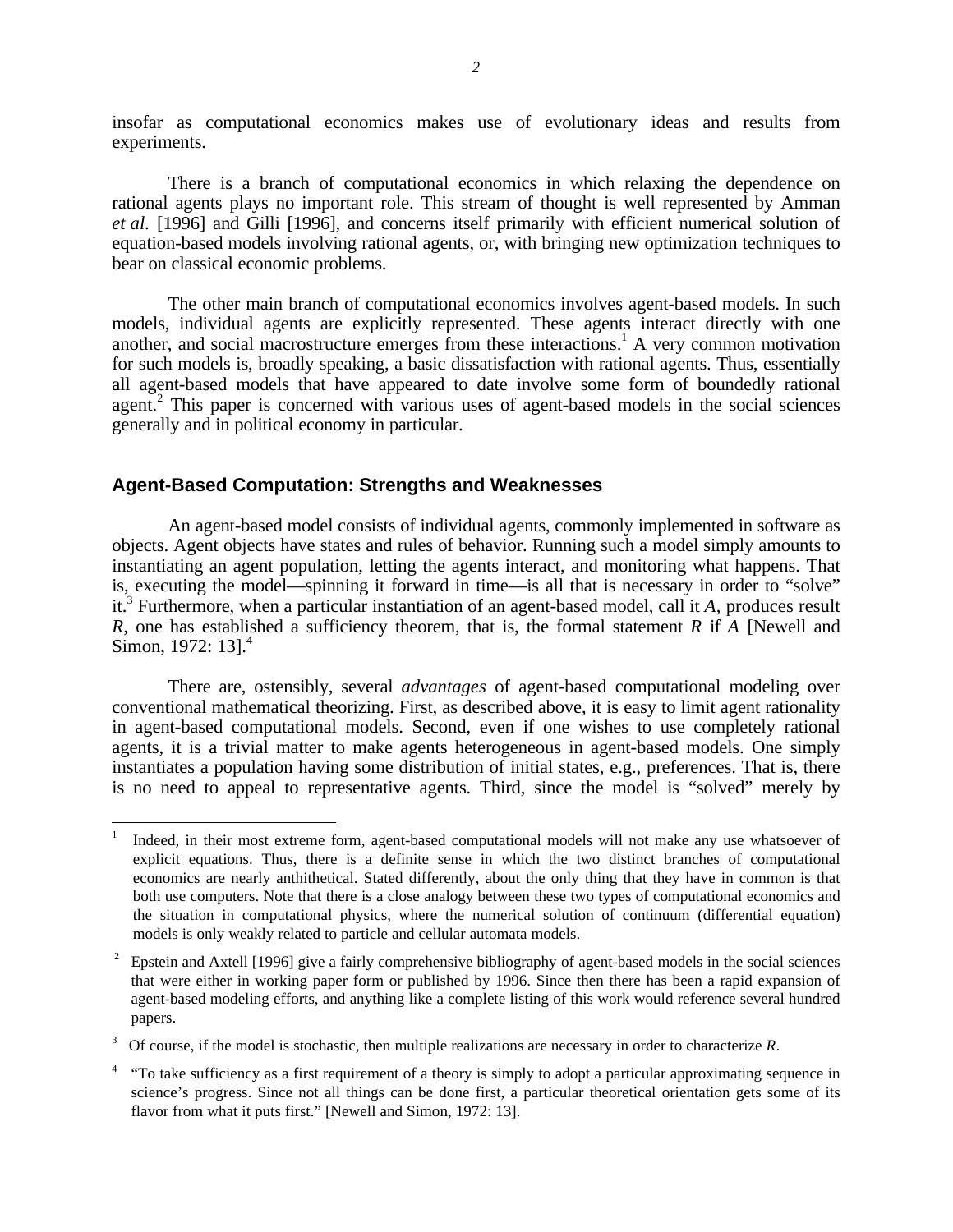executing it, there results an entire dynamical history of the process under study. That is, one need not focus exclusively on the equilibria, should they exist, for the dynamics are an inescapable part of running the agent model. Finally, in most social processes either physical space or social networks matter. These are difficult to account for mathematically except in highly stylized ways. However, in agent-based models it is usually quite easy to have the agent interactions mediated by space or networks or both.

However, the agent-based modeling methodology has one significant *disadvantage* vis-avis mathematical modeling. Despite the fact that each run of such a model yields is a sufficiency theorem, a single run does not provide any information on the robustness of such theorems. That is, given that agent model *A* yields result *R*, how much change in *A* is necessary in order for *R* to no longer obtain? In mathematical economics such questions are often formally resolvable via inspection, simple differentiation, the implicit function theorem, comparative statics, and so on. The only way to treat this problem in agent computing is through multiple runs, systematically varying initial conditions or parameters in order to assess the robustness of results. While the curse of dimensionality places a practical upper bound on the size of the parameter space that can be checked for robustness, it is also the case that vast performance increases of computer hardware are rapidly converting what was once perhaps a fatal difficulty into a manageable one.

### **Agent-Based Computation: Architecture and Implementation**

Before moving on to discuss distinct motivations for agent-based models, it will serve as useful background to first describe their basic computational structure. Of course, agents are the key ingredient. Each agent possesses both states (i.e., data, also known as instance variables) and rules of behavior (i.e., procedures or functions, aka methods) and are most conveniently represented in software as objects. Agent states can be either private or public; the latter are visible to other agents while the former are not. Similarly with agent behavioral rules — some are private and some public. This is exemplified by the following pseudo-code:

```
Agent object:
private states:
    preferences;<br>wealth 1;
                           \frac{1}{4} private wealth */
    :
    ;
public states:
    bid-price;<br>wealth 2;
                          \frac{x}{2} public wealth \frac{x}{2}:
    ;
private behavior:
    compare_choices;
    compute_internal_valuations;
    draw;
    :
    ;
public behavior:
    initialize;
    seek_trade_partner;
    communicate_with(Agent i)
    :
    ;
end.
```
**Code fragment 1:** Typical agent object.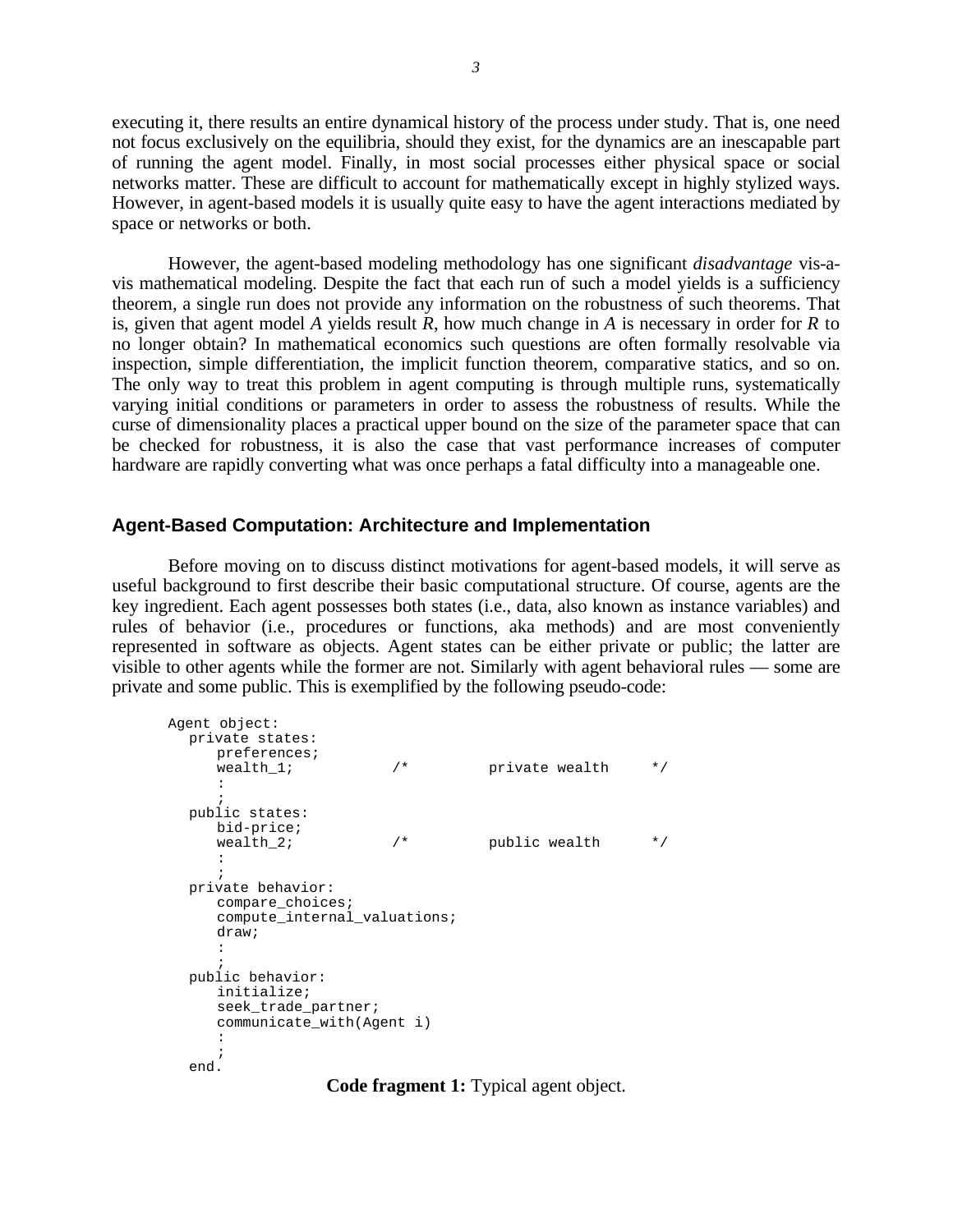Just as each agent is an object, so with the agent population as a whole. It has both states — data relating to the agents — and functions — such as routines to compute population statistics. An example population object is:

```
AgentPopulation object:
private states:
    internal representation of population;
    currently_active_agent;
    :
    ;
public states:
    number of agents;
    number of agents_working_in_firms;
    :
    ;
private functions:
    get Nth agent (N);randomize_the_agents;
    draw;
    :
    ;
public functions:
     initialize;
    agents_trade;
    compute_average_bid_price(commodity j);
     :
     ;
end.
```
**Code fragment 2:** Typical population object.

In order to track the performance of an agent model some statistical analysis must be hooked into the code. This can take the form of simple text output, graphical display or real-time, modelgenerated statistics, or even real-time econometric estimation. Then with all this in place an agentbased computational model becomes little more than:

```
program typical_agent_model;
 initialize agents;
    repeat:
       aqents interact;
       compute_statistics:
    until done;
 end.
```
**Code fragment 3:** Typical agent-oriented program.

Much detail has been abstracted away in these code fragments. In actual implementations agent interactions occur either sequentially or in parallel, and if in parallel then with some degree of synchrony. The timing of interactions implicitly specifies a global clock and the definition of a model "period." The order of agent activation must be systematically randomized from period to period in order to avoid the production of artifacts, phenomena that arise due to accidentally imposed inter-agent correlations and that are not robust to seemingly innocuous code changes. It is sometimes necessary to give each agent its own random number generator. And so on. But these code fragments give a skeletal picture of agent-model architecture.

There is a definite sense in which agent-based computational models are relatively *easy* to create, in comparison to other computational models. This is so because the heart of the code are the agent behavioral methods, and you write these only once; the behavioral repertoire is the same for each agent. Consider the following example. An agent-based model of exchange is instantiated with 10<sup>6</sup> agents. Each agent has preferences, an endowment, and a current allocation. Depending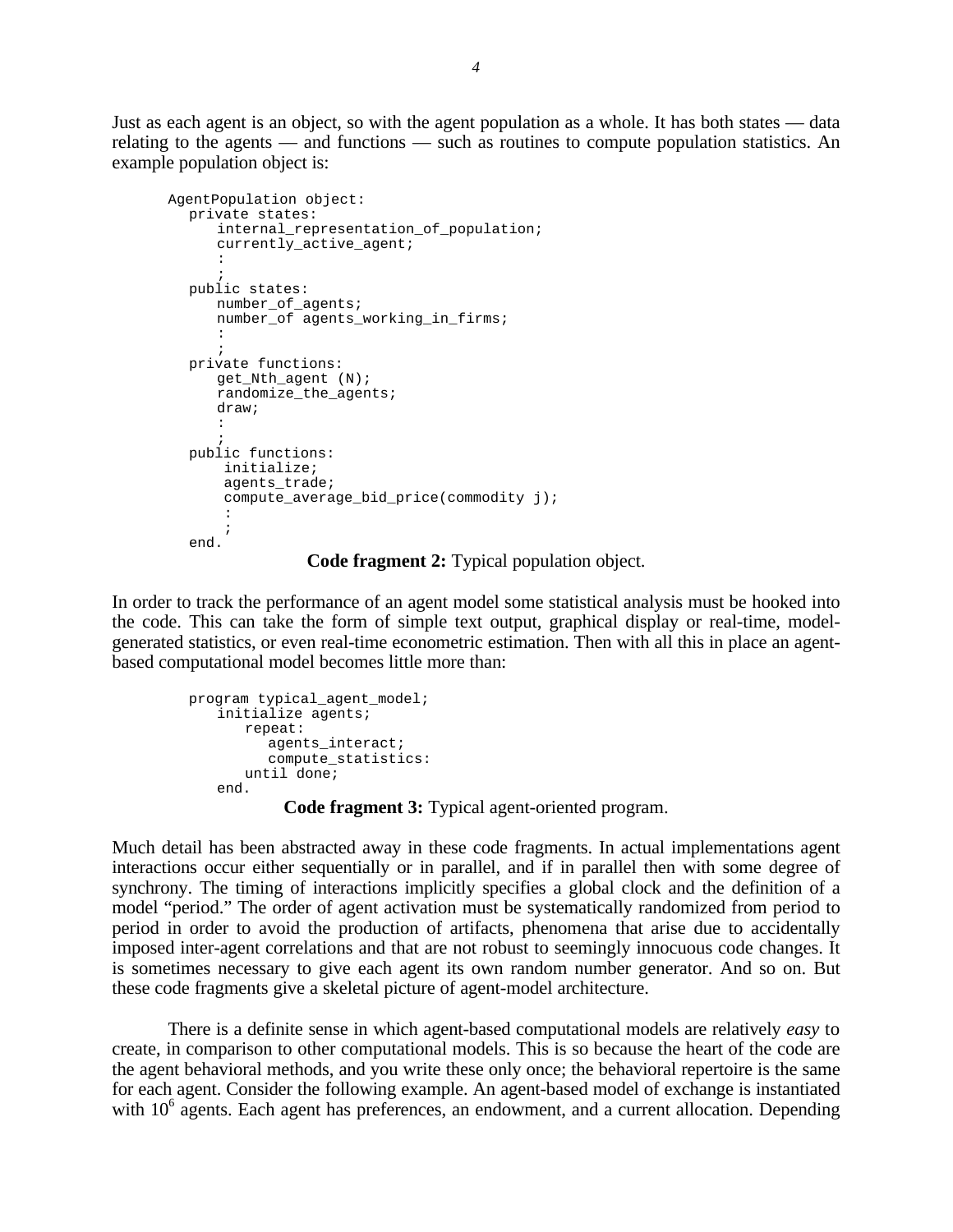on the size of the commodity space, each agent might consume  $O(10)$  to  $O(1000)$  bytes. Overall, the amount of memory used by the agent-model is  $O(10^7)$  to  $O(10^9)$  bytes, that is from 10 megabytes to perhaps a gigabyte. But such a program can be specified in fewer than 1000 lines of  $C/C++$  code, perhaps 100 lines of SWARM or Ascape.<sup>5</sup> So a relatively short "program" at compile-time is actually a very large "program" at runtime.<sup>6</sup>

This architecture, in which very little source code effectively controls a much larger amount of execution code, is the basis for the highly scalable nature of agent-based models. The number of agents or commodities, for instance, are conveniently specified as user-defined constants in the source code or read in from the command line, and thus the scale of the model can be specified at compile or run-time. Typically, no significant rewriting of the code is needed in order to change the scale of the model.<sup>7</sup>

It is also the case that the "small source, large execution code" character of agent computing is partially responsible for the production of artifacts, an important class of systematic problems that can arise in agent models, as alluded to above. When a small amount of code — say a single commodity exchange rule, for example — controls so much other code, then it will sometimes be the case that an idiosyncrasy in the rule code will produce output that one might erroneously take to be a significant result of the model. A common route to phenomena of this type occurs when the agent interaction methods impose some spurious correlation structure on the overall population — for instance, agents are interacting with their neighbors more than with the population overall in what is supposed to be a "soup" or "mean field" interaction model then an ostensibly systematic result  $\frac{1}{2}$  large price variance, say  $\frac{1}{2}$  is clearly artifactual.<sup>8</sup> There is no real solution to this problem, aside from careful programming. One can, however, look for the existence of such artifacts by making many distinct realizations of an agent model, perturbing parameters and rules. When small perturbations in the code produce large changes in the model output, then artifacts may be present. Sometimes, large changes in output are realistic and not signatures of artifacts. For example, imagine that a small change to a threshold parameter makes an agent die earlier than it otherwise would, and therefore induces at first a small change in agent exchange histories (i.e., who trades with who), that over time is magnified into a wholesale change in the networks of agent exchange. Perhaps this is not unrealistic. But when such large scale changes have origins that are unrealistic empirically, then one should be instantly on guard for undiscovered flaws in the source code.

In the next section we describe a simple use of agent-based models and argue that the term "simulation" is best applied in such cases. Then, in section 3 certain commonly encountered difficulties with mathematical models are described, as is the use of agent-based models to circumvent these problems. Finally, in section 4 a third use of agent-based models is described in relation to problems for which mathematical representation is simply not useful.

<sup>5</sup> For more on SWARM, a high-level language for agent-based modeling, see Minar *et al.* [1996] and Daniels [2000]. For a description of Ascape, see Parker [2000].

<sup>&</sup>lt;sup>6</sup> The standard notion of "program" seems problematical in this context. A large-scale agent model instance closely resembles a dynamic database, in which the agent object population represents the data and the agent interaction specifications are responsible for the dynamics.

 $\frac{7}{10}$  Of course, this is not the same as saying that the number of computations (clock cycles, agent-agent interactions) is a linear function of the scale of the model. The computational complexity of such models is a much more complicated issue and will be addressed below.

<sup>&</sup>lt;sup>8</sup> For a discussion of such artifacts in a particular case see Huberman and Glance [1993].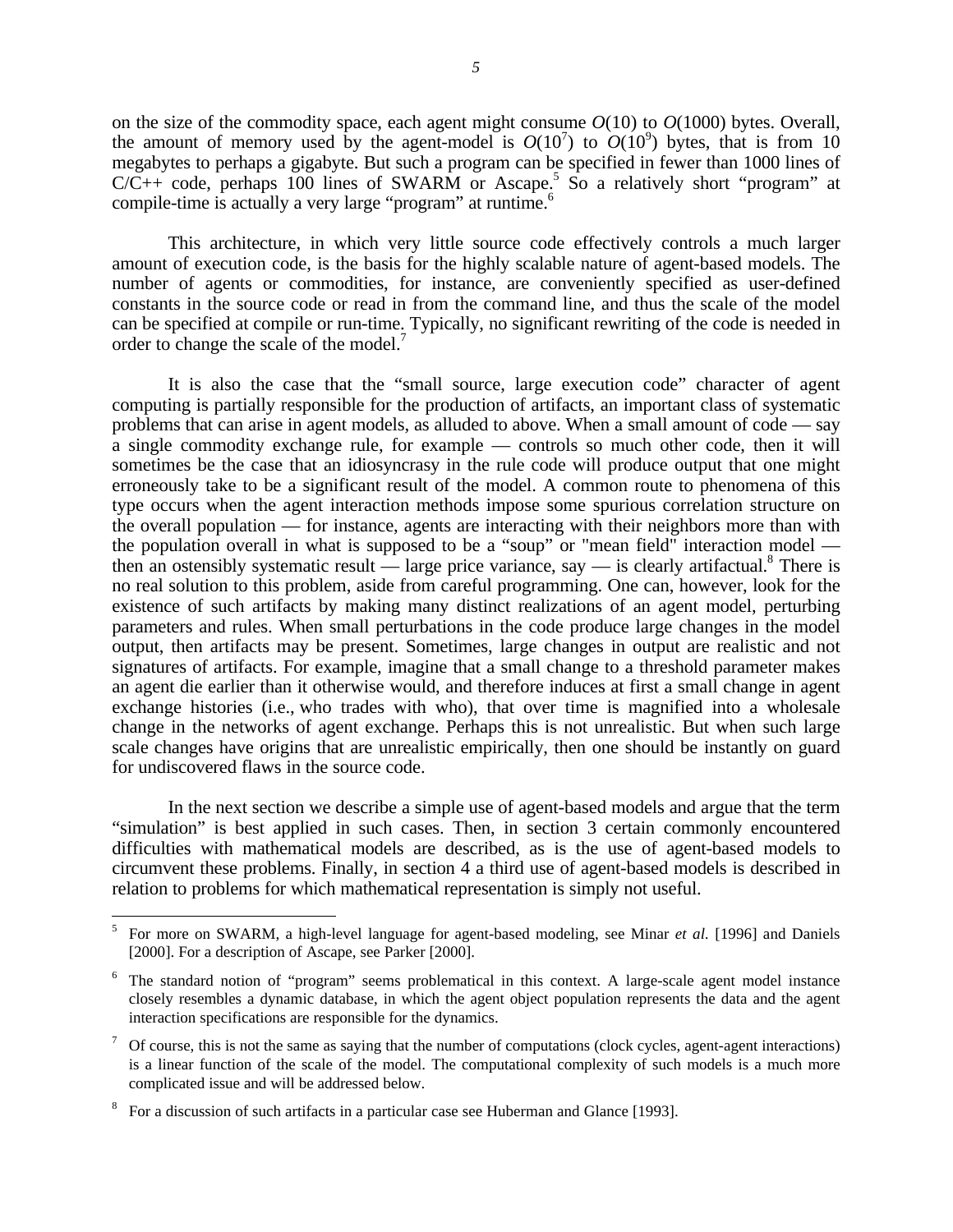# **FIRST USE — WHEN MODELS CAN BE FORMULATED AND COMPLETELY SOLVED: AGENT MODELS AS CLASSICAL SIMULATION**

Here we describe a simple, perhaps some will say trivial, use of agent-based computational modeling. It is almost certainly *not* the most important use of agents, but it is the use that best fits the conventional meaning of "simulation."

Imagine that some social process is under study, and that it is possible to write down one or more mathematical relationships that fully describe the process. Furthermore, imagine that the resulting model may be solved explicitly, either symbolically or numerically. Then what role is there for an agent-based computational model of the process?

There are many answers to this question. First, if the solution is not available symbolically, but only numerically, then an agent-based model serves as a useful check on the numerical solution. That is, the solution obtained by numerically solving the equations should agree with that which emerges from the agent model. As an example of this, consider solving some set of equations for an income distribution. Alternatively, one creates an agent-based model of the process, runs the model, queries each agent for its income, sorts the data, and builds-up an 'empirical' income distribution, which should agree with the numerically-solved equations. Because these methods are equivalent, it would seem that researchers rarely build both numerical and agent-based models.<sup>9</sup> In fact, this is not a common use of agent-based computational models.

### **Agent Computational Modeling as a Type of Monte Carlo Simulation**

A second role for agent computing occurs when a model is stochastic, in which case the solution will be some distribution of outcomes. This is classical simulation as practiced in operations research, a well-known variety of which is Monte Carlo simulation.<sup>10</sup> In particular, imagine that the output, *Y*, of a stochastic model is given by  $f(X)$ , where f is a deterministic function of a random variable, *X*. With *X* and *f* given, *Y* is completely determined although often cannot be computed analytically. Thus one resorts to Monte Carlo analysis, in which many realizations of  $\overline{X} = x$  are made and for each one  $y = f(x)$  is computed. In this way *Y* is built up progressively.

There is a one-to-one relationship between this kind of Monte Carlo analysis and agentbased modeling. In particular, if *X* is a known distribution over a heterogeneous agent population  $-$  e.g., agent preferences  $-$  and  $f$  is some specified social process  $-$  yielding equilibrium allocations of goods, say — then each realization of *X* can be thought of as an agent. Therefore, it is only this narrow usage of agent-based modeling — when the model is intrinsically stochastic and the equations governing it cannot be solved analytically — that deserves to be called *simulation,* or so it seems to me. An example attempts to flesh out this usage of agent-based models as simulation.

<sup>9</sup> Indeed, the only example of this that I am aware of is Carpenter [forthcoming].

<sup>&</sup>lt;sup>10</sup> See, for instance, Bratley *et al.* [1987] or Banks and Carson [1984].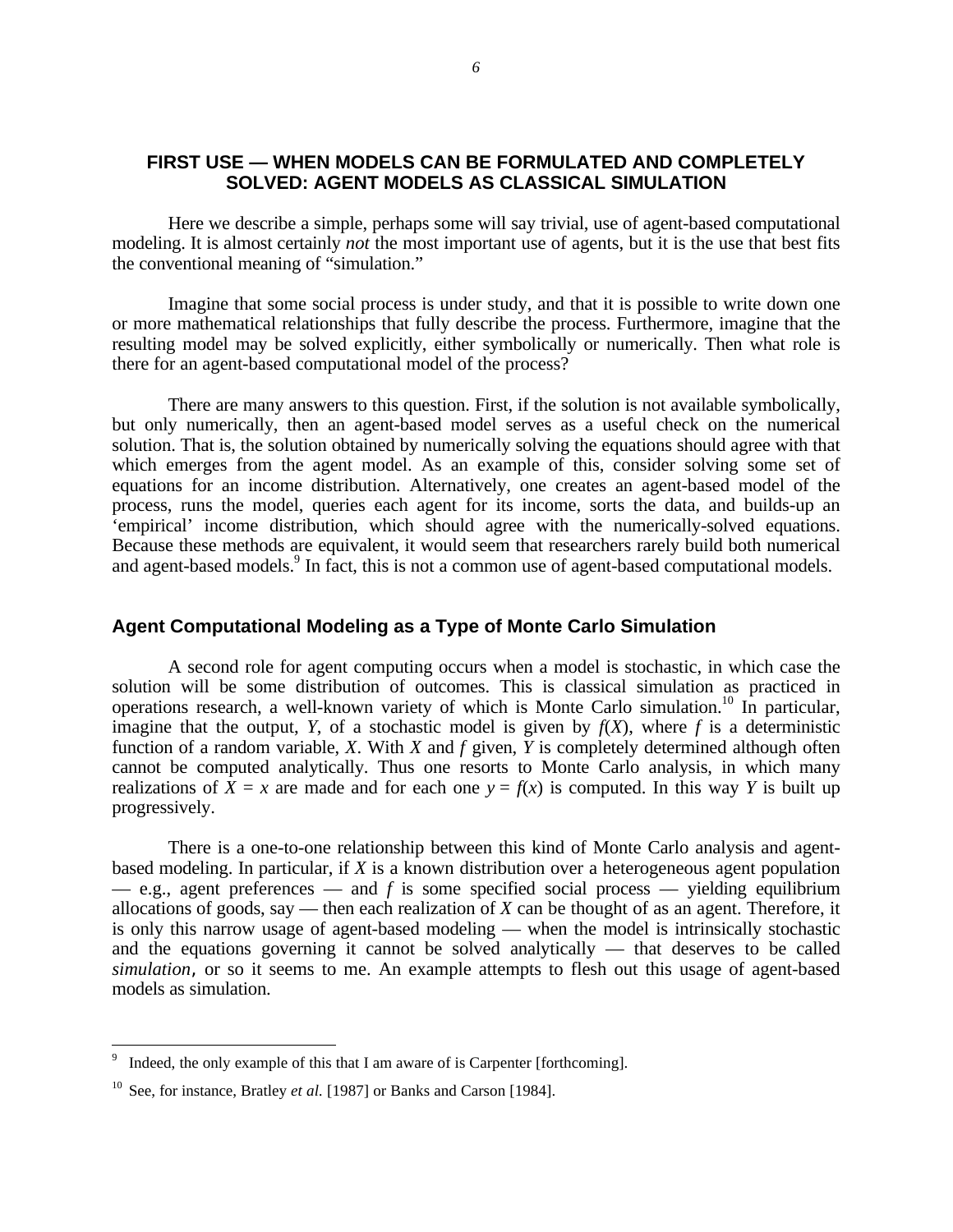**Example 1:** Consider the classical OR simulation of a bank teller line. This is a queuing model and no general analytical solution is known for arbitrary distributions of arrivals and service times. Therefore, the queuing process is commonly simulated via the Monte Carlo method and distributions of waiting times and server utilization result. However, this is completely equivalent to actually instantiating a population of agents, giving them heterogeneous arrival times according to some distribution, and then running the agent-based and studying the queue lengths that emerge, over time building up the entire waiting time distribution function.

So, whenever stochastic governing equations of a social process can be written out and their solution space characterized, so that all that remains to be done is generate numerical realizations, then the use of the term *simulation* to describe agent-based computational models corresponds to its traditional usage in operations research.

### **The Efficacy of Agent Computing as a Tool for Presenting Mathematical Results**

Yet another role for agent-based computing occurs in the (increasingly unusual) case in which a model of a social process can be solved explicitly. Here it would seem that there is no role whatsoever for agent computing, since the solution is completely specified. However, even in this case there is utility for creating an agent-based implementation of the formal model. Most people outside academia have modest knowledge of mathematics and statistics, and therefore have a difficult time interpreting numerical model output, or understanding regression results, for example. But people are very good at pattern recognition and analogical reasoning. Because the output of agent models tends to be visual, such models can be very effective at depicting formal results from mathematical models. Such uses of agents are especially relevant for demonstrating technical results to policy-makers and business decision-makers.

## **SECOND USE — PARTIALLY SOLUBLE MODELS: ARTIFICIAL AGENTS AS** *COMPLEMENTARY* **TO MATHEMATICAL THEORIZING<sup>11</sup>**

The second distinct use of agent-based computational models occurs when it is not possible to completely solve a mathematical model analytically. Here, theory yields mathematical relationships, perhaps even equations, but these are not directly soluble, or perhaps no appropriate solution concept is readily available. Or it may be that an equilibrium configuration can be figured out, but that its stability is ambiguous. Or perhaps the dependence of the equilibrium on a distinguished parameter is of interest but cannot be readily computed. There are a variety of ways in which formal models resist full analysis. Indeed, it is seemingly only in *very* restrictive circumstances that one ever has a model that is completely soluble, in the sense that everything of importance about it can be obtained solely from analytical manipulations.

In such circumstances it is common to resort to numerical instantiations of the symbolic model, in order to glean some additional understanding. It is also generally possible to build agent-based computational models in order to gain insight into the functioning of the model. Now, if the agent-based computational model is merely an instantiation of the mathematical model, then we are back to agents-as-simulation, described in the previous section. However, in the process of formalizing a theory into mathematics it is often the case that one or more —

 $11$  For a related viewpoint in the context of non-agent computational models, see Judd [1997].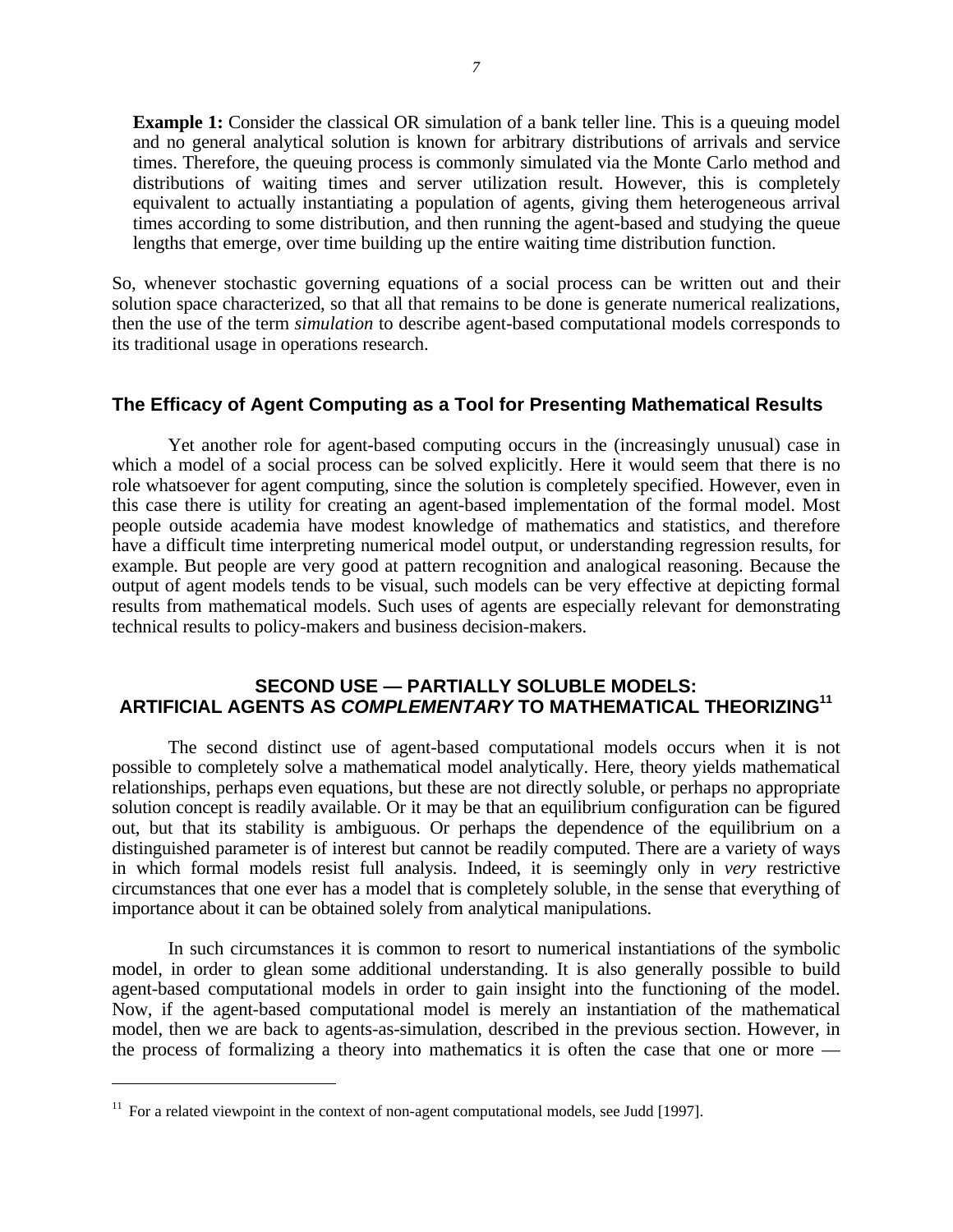usually many! — assumptions are made for purposes of simplification; representative agents are introduced, or a single price vector is assumed to obtain in the entire economy, or preferences are considered fixed, or the payoff structure is exactly symmetrical, or common knowledge is postulated to exist, and so on. It is rarely *desirable* to introduce such assumptions, since they are not realistic and their effects on the results are unknown *a priori*, but it is expedient to do so.

As described in the first section of this paper, it is typically a relatively easy matter to relax such 'heroic' assumptions-of-simplification in agent-based computational models: agents can be made diverse and heterogeneous prices can emerge, payoffs may be noisy and all information can be local. One can then "dock" the agent-based computational model with what may now seem like the highly stylized analytical model by creating an instance of the computational model with homogeneous agents, fixed preferences, etc. Then, once the "docked" computational model is shown to reproduce the known analytical results — thus providing a crude, first-order validation of its performance — it can be instantiated with fully heterogeneous agents, etc., and then used for systematic study.<sup>12</sup> In this usage agent-based computational modeling turns out to be very powerful at advancing one's understanding of a formal theory. It is as if the agent model is a "prosthesis for the imagination" and a complement to formal theory.

An argument sometimes used against agent-based modeling is that individual realizations (runs) are just special cases and nothing very general can really be known about the process under study until analytical results are obtained. We have offered the 'computer programs as sufficiency theorems' argument of Newell and Simon, in the introduction to this paper, as a partial refutation of this criticism, but more can be said. One role for agent computing is to check whether mathematical results still hold when specific assumptions are relaxed. In fact, if a single instance of an agent-based model produces results that violate a theorem that holds in more restricted circumstances, then the computational model stands as a counter-example to the wider applicability of the theorem. This use of agent computing, while usually not explicit, is implicit in much of the work that has appeared to date.

In this section, usage of agent-based computational models as complementary to mathematical social theory will be described. Formal models for which analytical results are incomplete will be stated. Then the ways in which agent-based computational models can be used to further explore the solution space will be presented.

### **Equilibria Exist But Are Effectively Uncomputable**

Fixed-point theorems were apparently introduced into economic theory by von Neuman in his input-output model [1945–46]. Now, many domains of economic theory depend on fixedpoint theorems for the existence of equilibria. The original Brouwer and Kakutani theorems did not have constructive proofs, but such proofs are now known, e.g., through Sperner's lemma. Of course, the existence of equilibrium is not the same as its achievement. That is, without some mechanism for converging to a fixed point in a bounded amount of time then there is little reason to believe that a fixed point could ever be realized; i.e., equilibrium would not be plausible.

One is tempted to conceive of economic processes literally in terms of the algorithm used in constructive proofs of fixed point theorems. But this research program is doomed to failure since it is known that the Brouwer theorem has worst case computational complexity that is

<u>.</u>

 $12$  For more on "docking" models, see Axtell, Axelrod, Epstein, and Cohen [1996].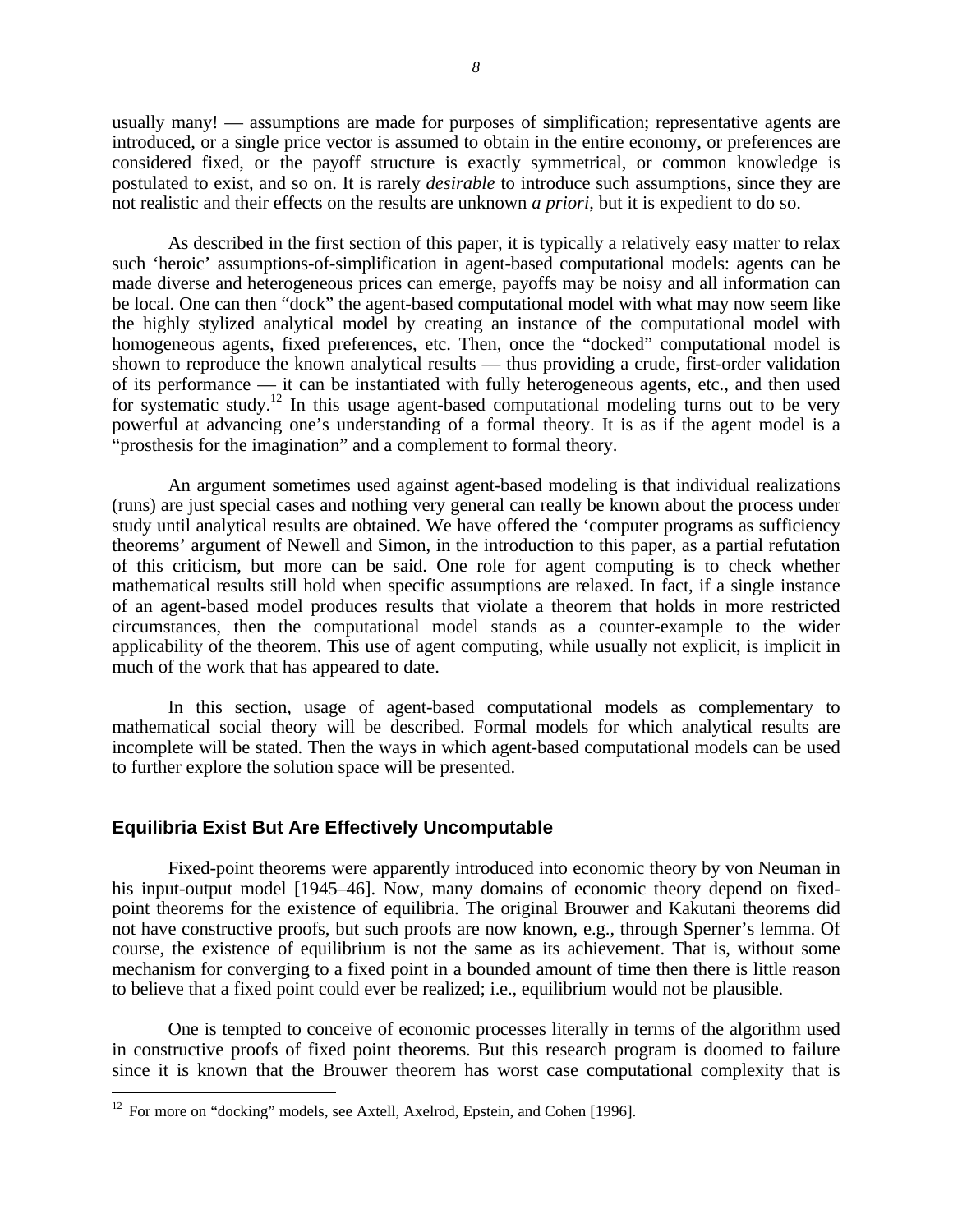exponential in the dimension of the problem [Hirsch *et al.*, 1989] — the dimension being the size of the commodity space in the Arrow-Debreu version of general economic equilibrium. Furthermore, it has recently been shown that computation of Brouwer and Kakatani fixed points are computationally hard problems in general [Papadimitriou 1994]. Taken together with Scarf's empirical estimate [Scarf 1973] that the number of computations required to equilibrate a computable general equilibrium (CGE) model scales like the size of the commodity space to the fourth power, one is left to believe that the Walrasian model, in which no trade occurs until a benevolent auctioneer first computes the market-clearing price vector, is not a particularly credible picture of how a real exchange economy works.

**Example 2:** An agent-based computational model of exchange has been created and its computational complexity investigated [Axtell 2000b]. In this model agents from a heterogeneous population are paired at random and engage in Pareto improving bilateral exchange. It has been demonstrated that the number of agent-agent interactions required to equilibrate the economy is linear in the number of agents and quadratic in the number of commodities. These results are robust over five decades of agent population size (10 to  $10<sup>6</sup>$ agents), and nearly four decades of commodity space dimension  $(2 \text{ to } 10^4 \text{ goods})$ . Now, it turns out that it is possible to prove some theorems for this process — that it converges, that individual wealth can change over time, that it is possible to obtain Walrasian equilibria via bilateral exchange but bilateral exchange equilibria cannot be achieved by a Walrasian mechanism. The development of these results was stimulated directly to studying the output from the agent-based model.

As a final point about the existence of fixed points, it would seem useful to point out that in the bilateral trade model described above, there exist unimaginably vast numbers of equilibria.<sup>13</sup> Existence of equilibria is a relatively trivial matter in these models and the important question becomes equilibrium selection. The equilibria that actually obtain in these agent-based models are always idiosyncratic with respect to the agents, in the sense that from realization to realization any particular agent's allocation may vary substantially. But the macrostatistics of these models are quite robust across realizations. Thus we have a weak form of *path dependence* in which the history of agent interactions is important for the individuals, although not for the economy overall. Taking these models seriously leaves one with the impression that sociology — in particular, social networks determining who interacts with whom — should be given a more prominent place in economic models, while fixed point theorems should be concomitantly demoted.

### **Equilibrium Not Attained by Boundedly Rational Agents**

There are many ways to model bounded rationality.<sup>14</sup> Papadimitriou  $[1993]$  has argued that computational complexity is a useful framework for thinking about rationality: full rationality implies the ability to do exponentially difficult computations, while bounded rationality means that the requisite computations are bounded by a polynomial in the relevant problem parameters. There have appeared a variety of models in which bounded rationality is treated in this way, including Board [1994] and Spear [1989]. The main results of these mathematical models is that

<sup>&</sup>lt;sup>13</sup> This is also true in the model of coalitions of DeVany [1994] and the computational Tiebout model of Kollman *et al.* [1997].

 $14$  See the recent review article by Conlisk [1996].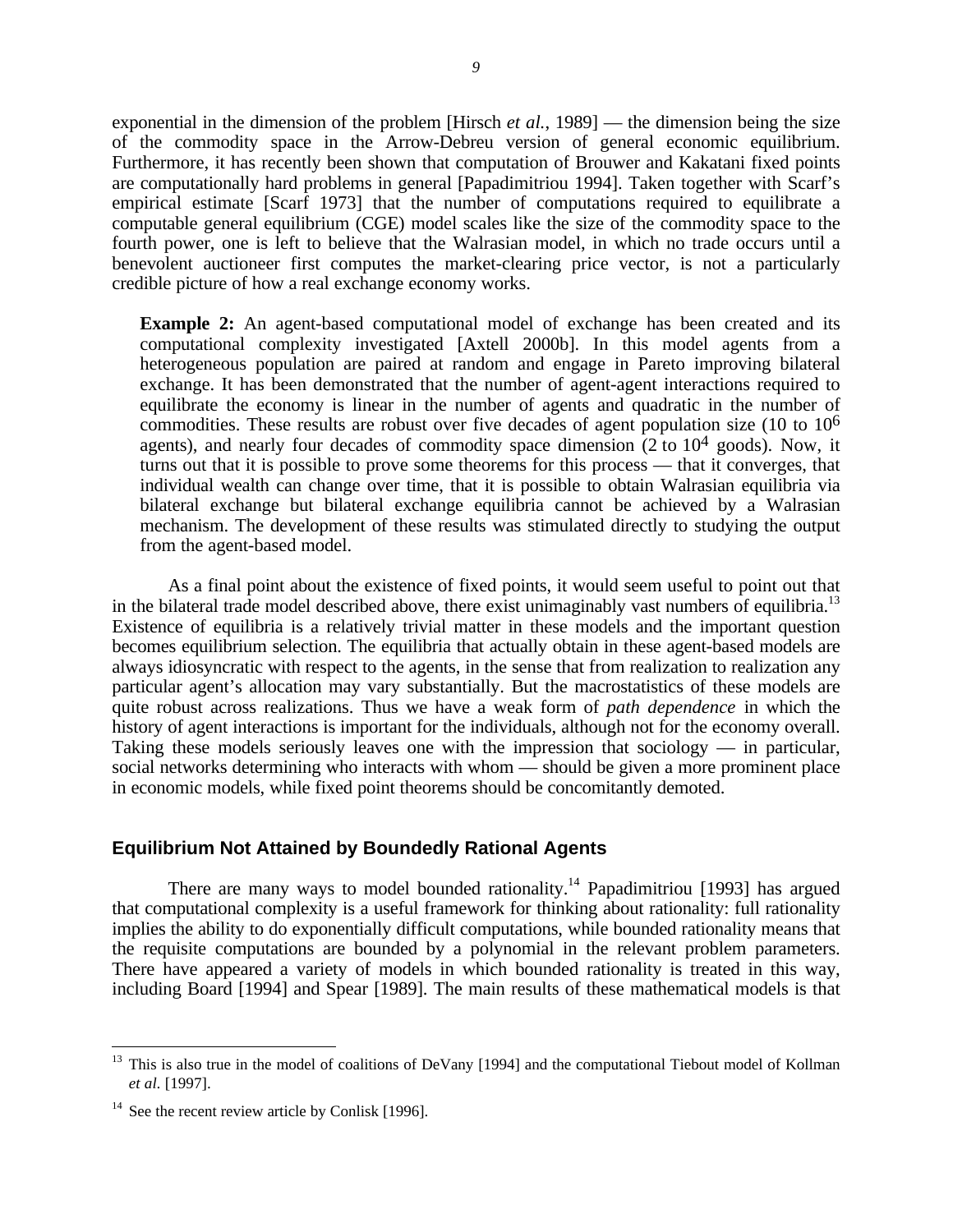boundedly rational agents have a difficult time of, for example, learning rational expectations equilibria in non-trivial economic environments.

A related way of modeling boundedly rational agents is through the use of finite automata. In game theoretic settings this approach was first adopted by Neyman [1985] and Rubinstein [1986]. There is a large and growing literature on this subject [cf. Binmore and Samuelson [1992]. However, it has recently been shown, in the context of two person games, that the process of learning the strategy of an automaton opponent generally requires an amount of time exponential in the number of states of the automaton [Mor *et al.* 1996; see also Prasad 1997].

Bounded rationality is a common feature of agents in agent-based computational models. The failure to achieve equilibrium is a characteristic result of such models. However, while it is often quite difficult to characterize non-equilibrium phenomena analytically, the ability to systematically study dynamics is one of the powerful features of agent-based computational models, as exemplified by the following.

**Example 3:** The Santa Fe artificial stock market is an agent-based model in which heterogeneous agents allocate their assets between a risky stock paying a stochastic dividend and a risk-free bond [Arthur *et al*. 1996]. The agents formulate their expectations adaptively, based on past market performance, and these are therefore endogenous to the market. What emerges is an ecology of beliefs among the agents that coevolves with time. There exists a regime in the model in which something akin to rational expectations equilibria obtain, a regime characterized by limited exploration of alternative expectations models by the agents. However, when agents are actively engaged in exploring the space of models then the market self-organizes into a more complex structure, prices and volumes have statistical features more characteristic of actual market behavior, 'technical trading' arises in the agent population, and the market can experience bubbles.

It would seem that computational agent models have much to contribute to the study of bounded rationality.

# **Equilibria Obtained Asymptotically But Not Realized over Long Periods**

In theoretical models, especially stochastic ones, it is common to characterize equilibria asymptotically. The empirical significance of such results hinges on the usually unjustified assumption that the process does not get stuck away from its asymptotic state for significant periods. For if there were long-lived transient states then the empirical data might be described by these, and not the asymptotic state. Consider ergodic models, in which all states are visited with positive probability. Asymptotic states for such systems are states in which the system spends *most* of its time. However, if such a system is confined to a region of the state space for periods of time that are long compared to observation times then the system is said to display 'broken ergodicity.' Agent-based models are effective tools for explicating the structure of such long-lived transient states, as exemplified by the following.

**Example 4:** Young [1993a, 1993b] has described a class of evolutionary models in which a population of agents repeatedly interacts in the context of a bargaining game. Each agent has finite memory and plays a best reply strategy, based on its idiosyncratic memory. Agents play randomly with a small probability. He has shown that of the many Nash equilibria in such games, only some have positive probability asymptotically, the *stochastically stable equilibria.*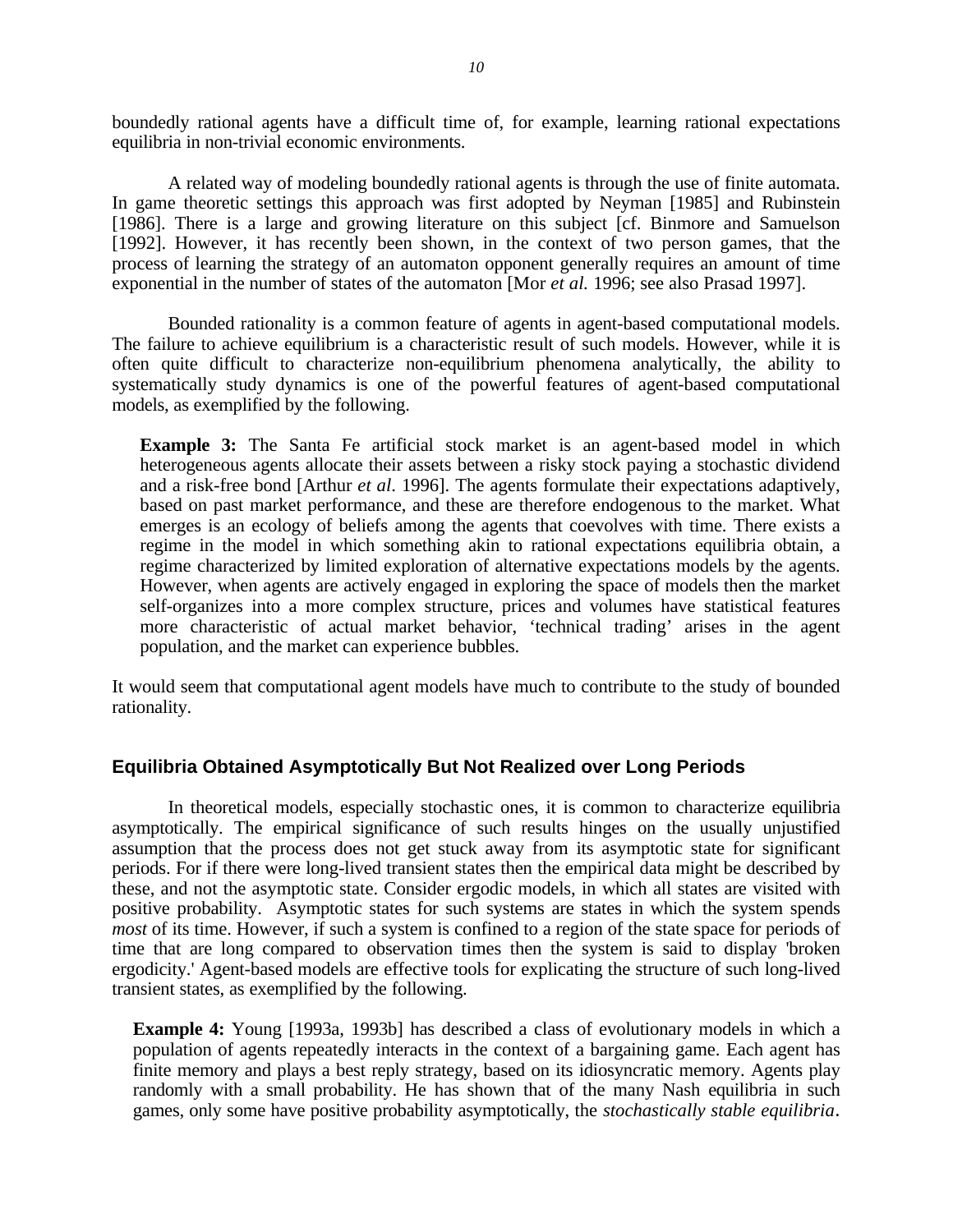An agent-based computational version of this model has been created [Axtell *et al*., forthcoming] that (1) visually displays the path of a population to Nash equilibrium configurations, (2) illustrates transits between equilibria, while (3) demonstrating the possibility of achieving the stochastically stable equilibria eventually. Furthermore, the way in which these results depend on the noise level (i.e., probability of playing randomly) has been investigated using this model. This agent-based code is a variant implementation of classical simulation of the Markov process that underlies this game model. Instead of generating random state vectors — i.e., agent memories — and iterating forward to a stochastically stable state, each agent can be thought of as a state vector, and the interactions of the agents as the way in which initially random state vectors get transformed into stochastically stable states. There is even a sense in which the agent-based model is a relatively efficient simulation technique, for classical simulation of the actual governing equations requires storage of a very large, albeit sparse, transition matrix. This agent-based computational implementation also illustrates the broken ergodic character of this model, insofar as the transition times between certain long-lived but not asymptotically-stable states in the model depends exponentially on the agent memory length, population size, and the inverse of the noise level. That is, the population can get stuck away from the stochastically stable equilibria for very long periods of time for large agent memories, large populations or low noise levels. These phenomena are characterized quantitatively by computational model, something very difficult to do analytically, giving further evidence of the fertile complementarity between analytical modeling and agent computing.

Overall, agent computation is particularly well-suited for depicting the transient, far-fromequilibrium behavior of social systems, a point further elaborated in the next section.

### **Equilibria Exist But Are Unstable**

The stability of equilibria can often be inferred from the structure of a problem, either by qualitative considerations or explicit calculation. A problem may have multiple equilibria, not all of which are stable, and sorting the stable from the unstable becomes an important question. What happens when all equilibria are unstable? One's first impulse is to reject such models out-of-hand, thinking that no social process would be well represented by such a model. However, the following example indicates that models with unstable equilibria may be relevant to some social institutions, and that agent-based computational models may be the most efficacious route to developing a thorough understanding of such models.

**Example 5:** Canning [1995] has analyzed a simple model for the formation of groups. In it, agents must choose how much effort to put into their group, and there is an associated cost to the agent of her effort. There are local economies of scale such that the effective effort of two agents working together in the same group is greater than the sum of their individual efforts; this leads to teams. Each member of a group shares the total output equally; this leads to free riding behavior as the group size grows. That is, utility maximizing agents find it in their selfinterest to put in large effort levels when they are receiving direct compensation for their labors, and little effort when their share of output is insensitive to how hard they work. It is possible to analyze this model as a dynamical system. This reveals that the equilibrium group size and effort level are unstable: groups are constantly growing and shrinking — all groups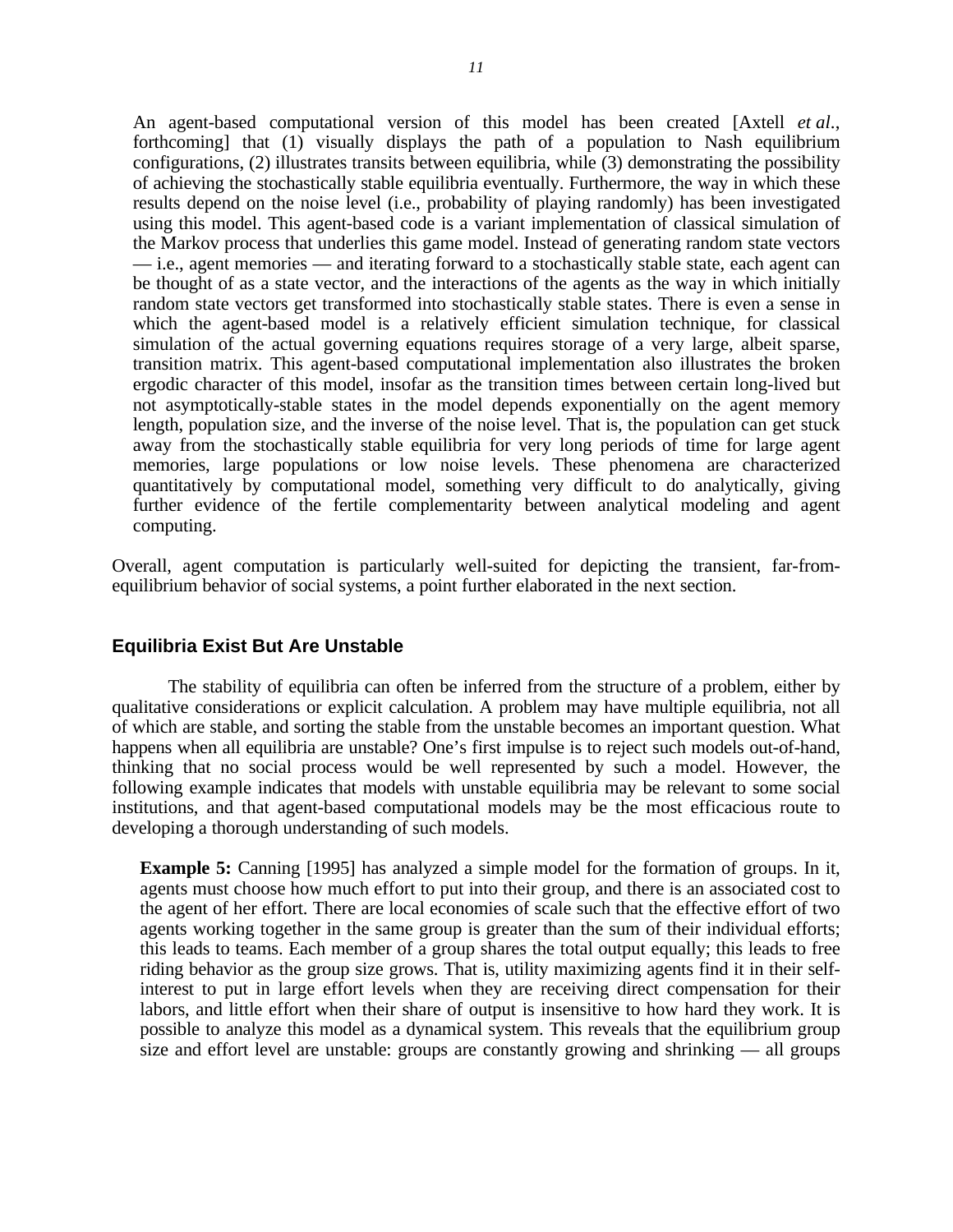are meta-stable — the exact nature of the dynamics depending on parameters of the model.<sup>15</sup> It appears that it is not possible to say much more about this model analytically, but important questions remain, for instance, "What is the distribution of group sizes that arises in the model?" But how might one go about analyzing the out-of-equilibrium structure of such a model?

An agent-based computational model of the endogenous group formation process has been created [Axtell 1999]. It displays the essential instability of the mathematical model insofar as firms are born, grow, and then succumb to the free rider problem and either shrink significantly or vanish altogether. It yields a skewed distribution of firm sizes that closely resembles the empirical firm size distribution. The agent model also displays quantitatively correct firm growth rate distributions, dependence of growth rate variance on firm size, and wage-size effects — workers in larger firms are paid more. Here the agent-based served to connect the agent (i.e., microeconomic) specification to aggregate empirical data.

There is an analogy to be made here. In fluid mechanics it is possible, for certain geometries, to solve a set of partial differential equations for the steady-state distribution of fluid velocity as a function of spatial coordinates — the so-called laminar velocity profile. However, even undergraduates are taught that this laminar solution to the equations is unstable beyond a certain critical value of a dimensionless ratio of parameters known as the Reynolds number. Of course, just because the steady solution is unstable does not mean that the fluid does not flow! For super-critical Reynolds numbers the flow becomes turbulent, it is unsteady (time-dependent) microscopically, although perhaps stationary, and no general solution to the governing equations is known. If one wants to learn about the structure of turbulent flows, then computational models are essentially the only available methodology.<sup>16</sup> Such models well describe how the qualitative structure of the flow changes with increasing Reynolds number, from essentially laminar flow with small eddies to full-blown turbulence with eddies on all scales. These coherent, self-organized albeit transient structures yield turbulent flow regimes that expend less energy per unit volume than comparable laminar flows, i.e., flows having the same average velocity. Nature is thus not shy about involking non-equilibrium configurations when she finds it appropriate to do so, and economists should be equally intrepid!

## **Dependence on Assumptions and/or Parameters Unknown**

<u>.</u>

When mathematical models are only incompletely soluble it may prove difficult to determine how the known results depend on particular assumptions or exogenous parameters. In such cases agent-based computational models may prove insightful, as illustrated by the following.

**Example 6:** Axelrod [1997] describes an agent-based model for the evolution of generic cultural attributes. In the model, agents are arranged in a fixed position on a two-dimensional square grid having N cells on a side, thus  $N^2$  cells total. Each agent is endowed with a set of cultural "tags." Agents are activated at random to interact with their neighbors, with the

<sup>&</sup>lt;sup>15</sup> Because the equilibria are unstable does not mean that the model is unrealistic. In actual economies new firms start-up and old firms die every day, a feature difficult to capture with static equilibrium models.

<sup>&</sup>lt;sup>16</sup> As an aside we note that in computational fluid mechanics the term *simulation* is used to describe model instances and not the general field. Similar usage holds broadly in computational physics.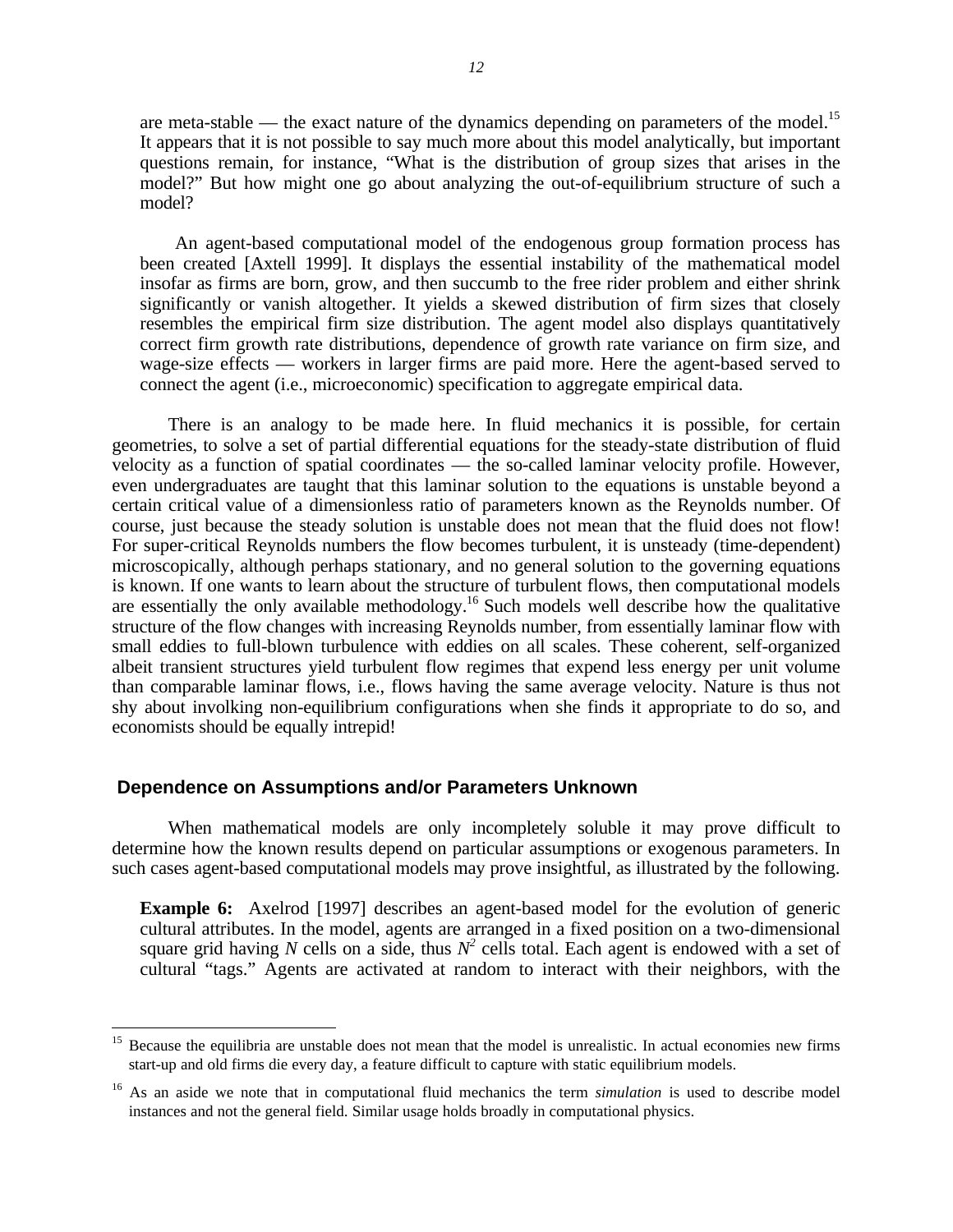probability of interaction being proportional to the extent to which the agents are similar.<sup>17</sup> Regions of cultural homogeneity arise in the model, while from region to region cultures are heterogeneous. Once all agents are, with respect to all neighbors, either completely identical — share the same string of cultural attributes — or completely different — no attributes in common — then all cultural evolution has effectively stopped.<sup>18</sup> The number of distinct cultural regions, call it *R*, is an important summary statistic generated by the model. Axelrod argues that the model is relevant to the origin of distinct languages and language dialects.

Axelrod systematically studied the dependence of *R* on, among other things, parameter *N*. Interestingly, he finds that there is a non-monotone relationship between *R* and *N*. In particular, for *N* either small or large, *R* is small, while for an intermediate value of *N* there exists a maximum value for *R*. This is shown in the following figure.



**FIGURE 1** Dependence of the equilibrium number of culturally distinct regions on the size of the lattice.

An explanation for this relationship is offered in Axelrod [1997]. In order to assess the reasonableness of this explanation it would be useful have an analytical model of this agentbased model. Axelrod solicited the help of an eminent mathematician in order to formulate this model mathematically, but they were unsuccessful.<sup>19</sup> Therefore, the so-called "docking" experiment described in Axtell *et al.* [1996] was undertaken in order to verify this result.

While the illustration above describes how agent models can be used to understand parameter dependence, their use in assessing the importance of assumptions is directly analogous. For example, if a theorem is proved in a mathematical model under the assumption that all agents have the same number of memory states, one can simply give the agent population in an agentbased model some distribution of memory states, then run the program and observe whether or

<u>.</u>

 $17$  This cultural transmission model generalizes that described in Epstein and Axtell [1996]. Some details of this are described in Axtell *et al.* [1996].

<sup>&</sup>lt;sup>18</sup> There is no mutation in the basic version of the model. For some variations see Axtell *et al.* [1996].

<sup>&</sup>lt;sup>19</sup> Personal communication.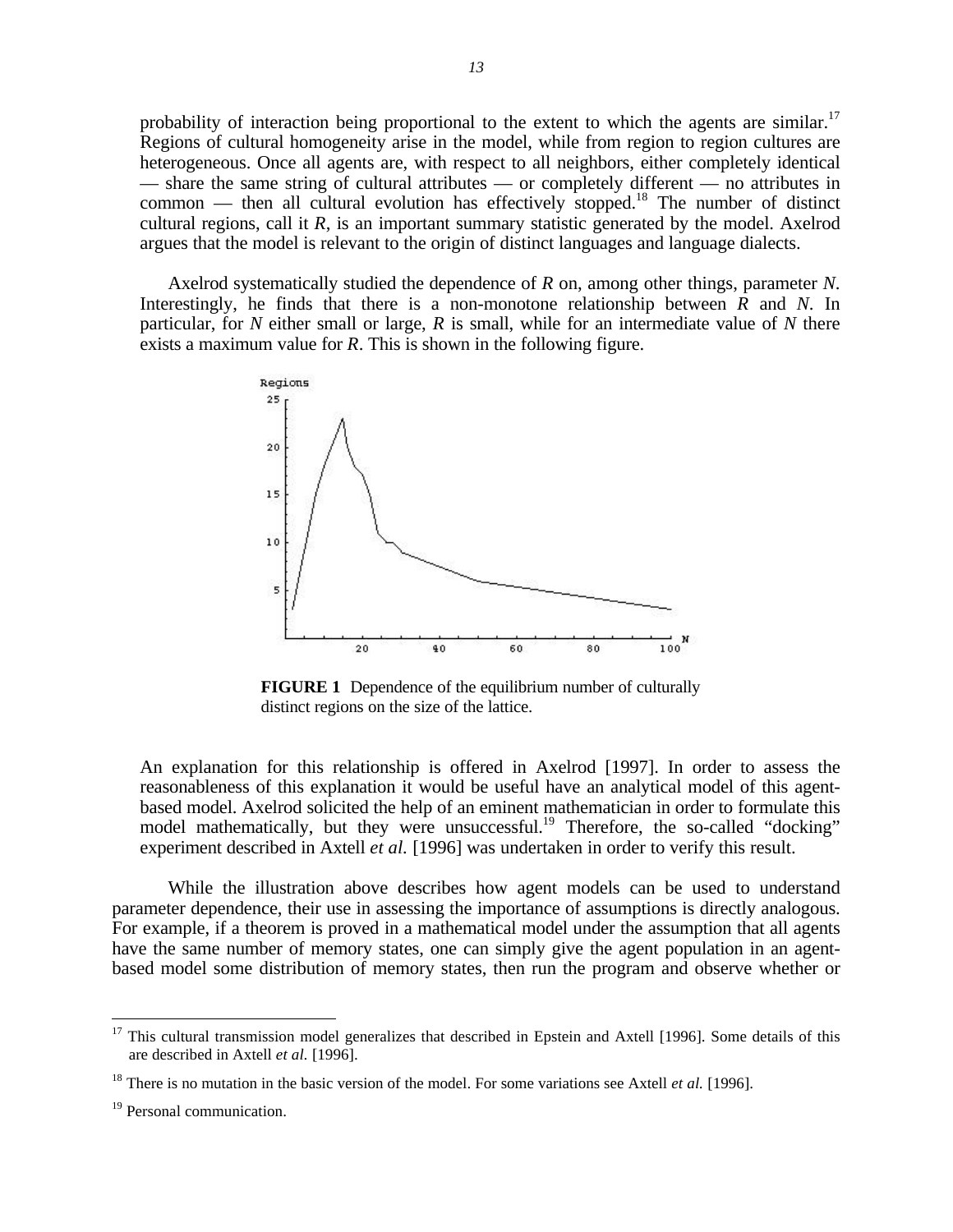not the theorem still holds. If it does not then the agent-based model represents a counter-example to generalizing of the theorem with respect to heterogeneous agent memory length.

Relatedly, it is quite common to attempt an assessment of an analytical model's dependence on an assumption, to determine whether or not it is a "key" assumption. If several assumptions are made in a model, it may even be that the importance of each is assessed, and one is heartened if each seems to matter only a little, if at all. However, these assessments are usually made independently — that is, it is unusual to try to relax multiple assumptions at once. But the overall validity of a result may depend on such simultaneous relaxation. Often, agent computational models facilitate model experimentation of just this type.

### **Equilibrium Configuration Known Only for Simple Interaction Networks**

The network aspect of social processes is a topic receiving renewed theoretical interest recently. The models that have appeared have a variety of forms, from random graph models to partial differential equation approaches, e.g., in the 'new economic geography' [Krugman 1996]. Typically, these models are analytically soluble only under rather restrictive conditions, for example, requiring homogeneous agents or limited spatial dimension (e.g., 1D).

Spatial networks are quite naturally represented in agent-based computational models. A physical location can be part of an agent's internal states. Likewise, its position in a social network can be easily represented internally, perhaps through a list in which each agent keeps so-called pointers, or pointers to pointers (handles), to other agents. Then, agents can be made to interact either through the physical space or the social network or both.

Social network interactions have been studied theoretically [cf. Durlauf 1997, Young 1998], but typically these results are only applicable to very specific networks, typically lattices or random graphs. Human social networks seem to have a "small world" property, i.e., they are characterized by both highly "local" and certain long-range connections [cf. Watts 1999]. Today little is known about social processes on such graphs, except that in moving from one graph to another the effects can be significant [Axtell 2000a].

**Example 7:** Glaeser, Sacerdote and Scheinkman [1996] build and estimate a simple model of criminality based on local social interactions. Large spatial variation is characteristic of crime rate data, and these authors demonstrate that such high variance can be produced by a simple model in which a large proportion of agents imitate their neighbors. They analyze their model mathematically and are able to develop closed form expressions for excess variance across space. Their estimation results support the hypothesis that certain kinds of crime are more social — in their model, require more imitation — than others. Auto theft, for example, is more social than murder. They even obtain crude approximations for the size of criminal groups by crime type.

They analyze the model for agents arranged along one dimension, and in footnotes offer that they have studied a computational model in two and three dimensions. Now, while it is certainly true that humans live in a three-dimensional physical world, human imitative behavior occurs within social networks. It would be very interesting to know how their results stand up when agents behave as they postulate but within realistic social networks. This would seem to be a pregnant domain for agent computing. Furthermore, their behavioral model of the agents is so primitive — some agents are criminal for life, for example — that it would also be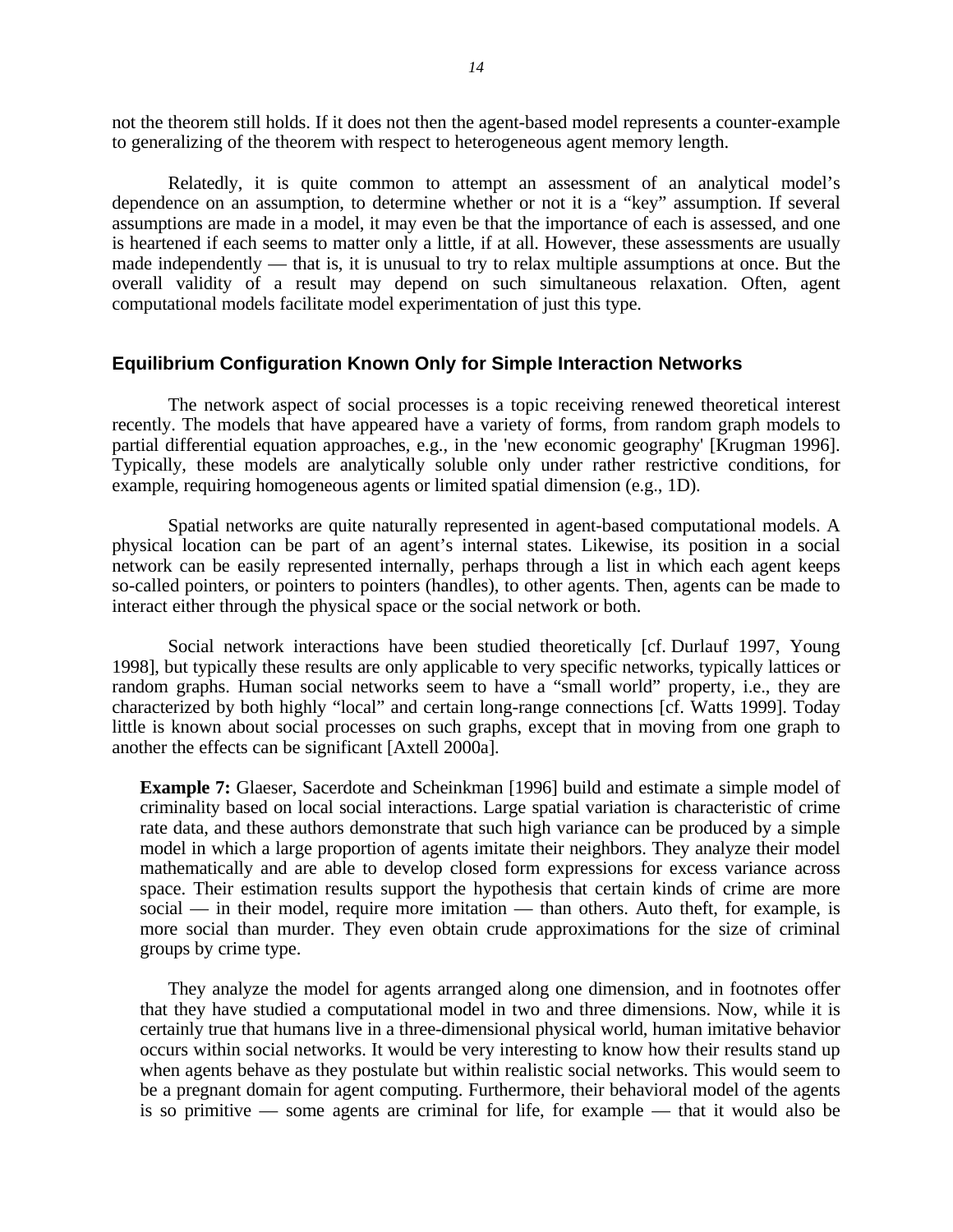interesting to know how robust their results are to more realistic agent specifications. Once again, this is something easily manageable with artificial agents.

Lastly, for many models the effects of adding spatial dimensions so complicates the analysis that little progress is possible analytically, and resort to computational approaches seems to be the only way forward. The well-known Schelling model (see Epstein and Axtell [1996] and references therein) is an example of this and has been fruitfully studied and extended by various researchers using agents (for instance, Zhang [2000]).

#### **Equilibrium Less Important Than Fluctuations and Extreme Events**

In many stochastic dynamic models it is possible to characterize the equilibria and stability of the models asymptotically, but little can be said about their out-of-equilibrium behavior. Transit times between equilibria, expected time spent at particular equilibria, dependence of these times on the level and character of noise, these are all dynamical issues that go beyond mere existence of equilibria.

The importance of the out-of-equilibrium behavior of such systems is clear, since it may take such systems very long times to reach asymptotic equilibrium. In fact, it may be that one only cares about the extreme events of such systems. Agent-based models are good devices for systematically studying such dynamics. The following example illustrates this.

**Example 8:** In models of traffic, important output statistics are the distributions of jams by size and lifetime. Agent-based models have been created to study the dynamic aspects of traffic [e.g., Nagel and Rasmussen, 1993]. These models are capable of reproducing realworld data with high fidelity [Casti 1997]. In particular, on crowded roads it is known that local flowrate data can be highly non-stationary. Differential equation (fluid mechanical) models of traffic have a difficult time of capturing this feature of the data, as well as faithfully representing other transient and dynamical properties of real world traffic. However, these phenomena do emerge in large-scale, massively parallel (i.e., agent) computational models of traffic. Additionally, the jamming distributions that arise in these models display a kind of universality also seen in statistical physics. That is, the macrostatistics of the systems are relatively insensitive to the agent specifications, i.e., many reasonable models of driving behavior produce the same distribution of traffic jams!

### **All, Or Nothing at All**

A characteristic feature of agent computing, although not often noted, is that once a model has been created it provides not merely one aspect of the solution — the equilibria, say, or the stability — but rather entire solution trajectories. As a functioning agent model spins forward in time it gives first the out-of-equilibrium dynamics, then possibly approaches an equilibrium configuration and either becomes entrained in some basin of attraction or not, thereby indicating something of the stability of the equilibria. Repeated realizations yield the dependence of results on parameters and the importance of assumptions — all this from a single operational piece of code. Of course, if the code is not working properly or generates artifacts then nothing useful comes out at all.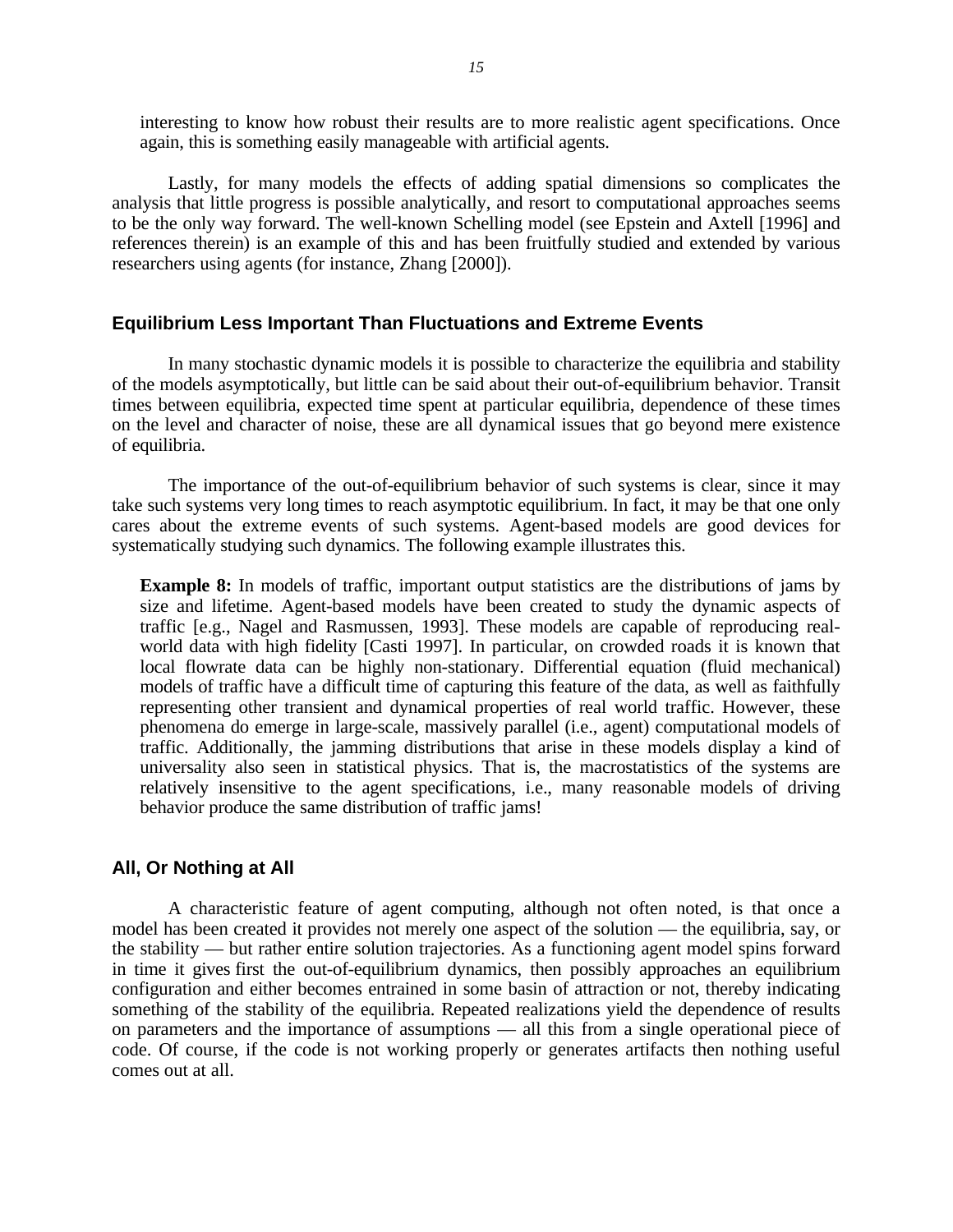# **THIRD USE — MODELS OSTENSIBLY INTRACTABLE OR PROVABLY INSOLUBLE: AGENT COMPUTING AS A** *SUBSTITUTE* **FOR ANALYSIS**

When a model of a social process is completely intractable, either apparently or provably so, then there would seem to be little hope of progress with purely symbolic manipulations. We investigate these two cases of intractability in turn.

#### **Intractable Models**

Claims concerning a model's intractability are not often made — at least not in print perhaps because people do not like to sound like they have given up. If one only had more time to read through the topology book or the new probability journal, perhaps a breakthrough could be had. Or maybe the problem can be 'saved' for a bright student. These are admissions that a model is in some way intractable, call it 'locally intractable.'

For example, it is well-known that there do not exist closed form solutions to certain relatively simple differential equations in terms of elementary functions. When a problem is intractable in this way it has nothing to do with its complexity. Rather, it is an artifact of the limited explorations undertaken to date in the infinite library of functions. In such circumstances one makes recourse to numerical solution. But there are also instances in which numerical solution would appear to be essentially intractable, not in the sense of being impossible but merely not useful. This occurs when governing equations are highly nonlinear.<sup>20</sup> When such circumstances arise in computational physics, particle models can sometimes be advantageous. We believe the same is true of agent-based computational models in the social sciences: if it is hard to make *any* real progress solely by analytical manipulation, agent models may prove useful.

### **Model Formally Undecidable**

<sup>&</sup>lt;sup>20</sup> According to Feigenbaum [1988: 567]:

Consider a cloudlike initial configuration of some fluid equation (a classical field theory). Imagine that the density of this configuration possesses rich scaling properties (e.g., a fixed spatial scale exponent over many decades). Moreover, imagine that at successive moments of time it also possesses these scaling properties, although possibly variable in time. From this we should surmise that the instantaneous velocities should also possess similar scaling properties. Imagine that these scalings are easily specified, that is, we have discerned in this complex spatial object some prescriptive rules that if iterated would construct it. Now let us contemplate how we advance this structure in time. By the locality of the field equations we must *actually* spin out this iterative construction in order to provide the equations with the sort of initial data they require. Now we can advance the structure a step ahead in time. But what do we now have? Simply an immense list of local density and velocity values of high local irregularity. Of course, if we possess a good algorithm, we could now from this new pabulum of data again discern the scaling information — perhaps evolved — that we know about anyway. This is obviously a foolish double regress. Since our informed understanding lay in the scaling description, we should obviously have transcribed our "true" local dynamics into one pertinent to these scalings, rather than mount a numerical program that strains the most powerful machines we possess. That is, the solution in the usual sense of our local field theories is apt to be a mindless enterprise when the solutions happen not to be simple. In this sense, our theories, while "true," are useful only to God, which seems not to be the hallmark of what humans adjudge to be truth.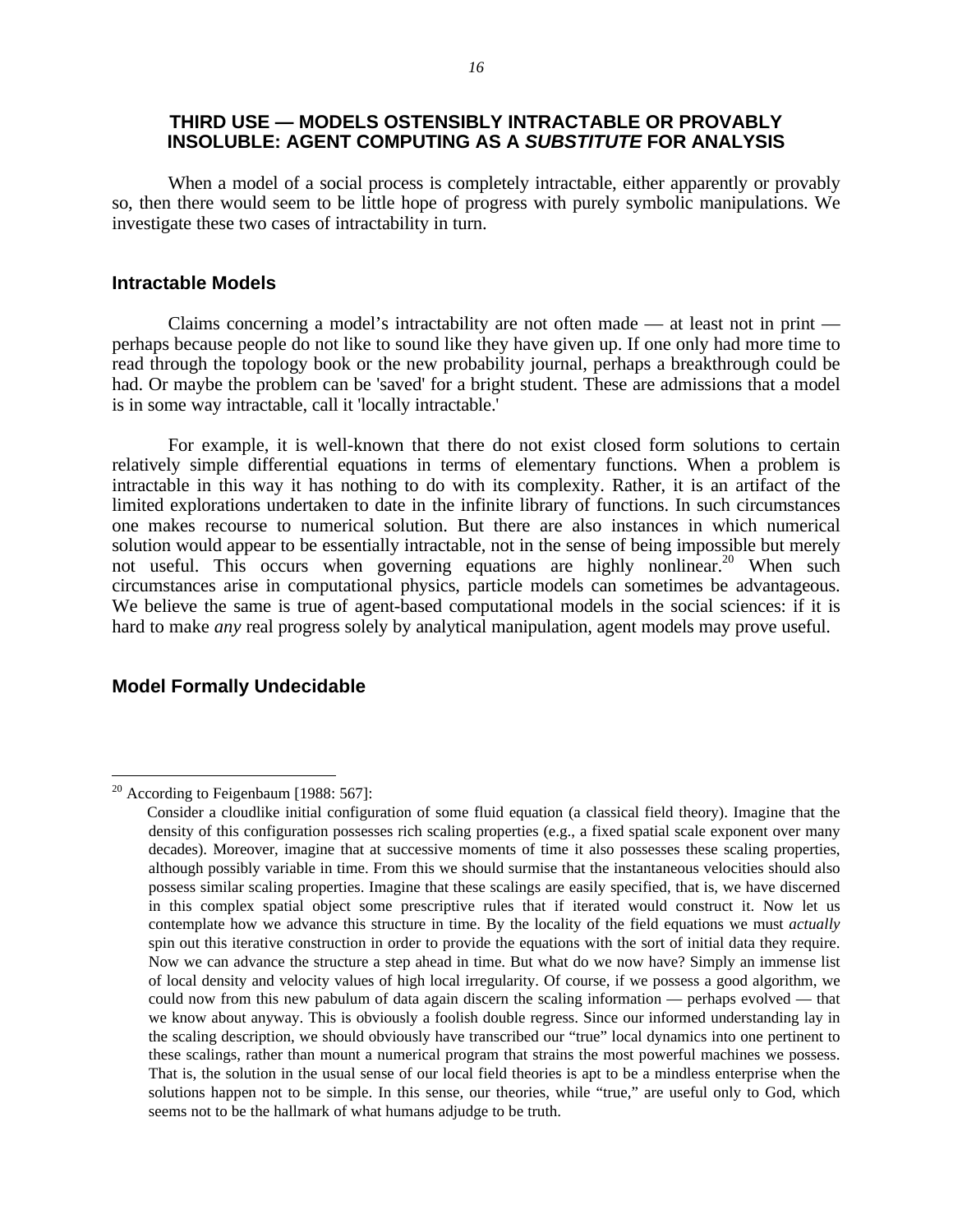A conventional view of Gödel's incompleteness theorem is that it is largely irrelevant to the daily practice of mathematics.<sup>21</sup> Chaitin  $[2000]$  has argued for essentially the opposite perspective: the problems of incompleteness are ubiquitous and place a serious constraint on what can be accomplished with mathematics. In the following example decidability rears its head in a context closely related to a variety of social science problems.

**Example 8** [Buss *et al.* 1991]: Consider the following system of coupled automata. There are *A* identical automata, each having some finite number of states, *S*. The initial state of each automaton is given; an *A*-vector specifies all states. There is a global control rule, *G*, which for simplicity take to be a first-order sentence. Finally, there is some time, *T*, at which we wish to know the state of the system. Call this system is *predictable* if it is possible to determine its state at *T* in an amount of time that is polynomial in *A, S*, and the logarithm of *T*. Formally, if the system is not predictable in this way, then it is PSPACE-complete, and the only way to effectively predict the state vector at *T* is to build an automata (multi-agent) model and execute it; that is, realizing an agent-based model is the best one can do.

Definition: A poll, P(*x*), gives the number of automata in state *x*.

Definition: *G* is *constant-free* if it does not refer to any particular state of the automata. Instance of a constant-free rule: If  $\forall x \exists y$  such that  $P(x) = P(y)$  then TRUE else FALSE. Instance of a non-constant-free rule (referendum on  $s_i$ ): If  $P(s_i) > A/2$  then TRUE else FALSE.

Instance of an apparently non-constant-free rule that is actually constant-free: If  $\forall x P(x) =$  $P(s_i)$  then TRUE else FALSE; this rule is actually constant-free since it is equivalent to: If  $\forall x$  $\forall y P(x) = P(y)$  then TRUE else FALSE.

Theorem 1: If *G* is constant-free then the system can be predicted in polynomial time.

Theorem 2: If *G* is not constant-free then the system is PSPACE-complete.

Theorem 3: The set of *G* that are constant-free is undecidable.

 $\overline{a}$ 

Many aspects of this example have much in common with modern, mathematical social science. Agents are interacting, they are changing state over time while engaged in a kind of voting behavior. Perhaps progress in social science will come from a better understanding of such minimal, abstract formulations of social processes, despite their provable intractability.

# **CONCLUSIONS**

It has been argued that there exist three distinct uses of agent-based computational models. First, when numerical realizations are relevant agents can perform a variant of classical simulation. Second, when a model is only incompletely solved mathematically  $-$  its equilibria unknown, stability of equilibria undetermined, or the dependence on parameters opaque — then an agent-based model can be a useful tool of analysis, a complement to mathematics. Third, there

<sup>&</sup>lt;sup>21</sup> For a typical statement of this type see the October 1997 *SIAM News* and the review of "Logical Dilemmas: The Life and Work of Kurt Gödel." The reviewer writes "...it is an important fact that the brilliant, earth-shaking theorems of Gödel are of absolute unimportance to 99.5% of research mathematicians in their professional work."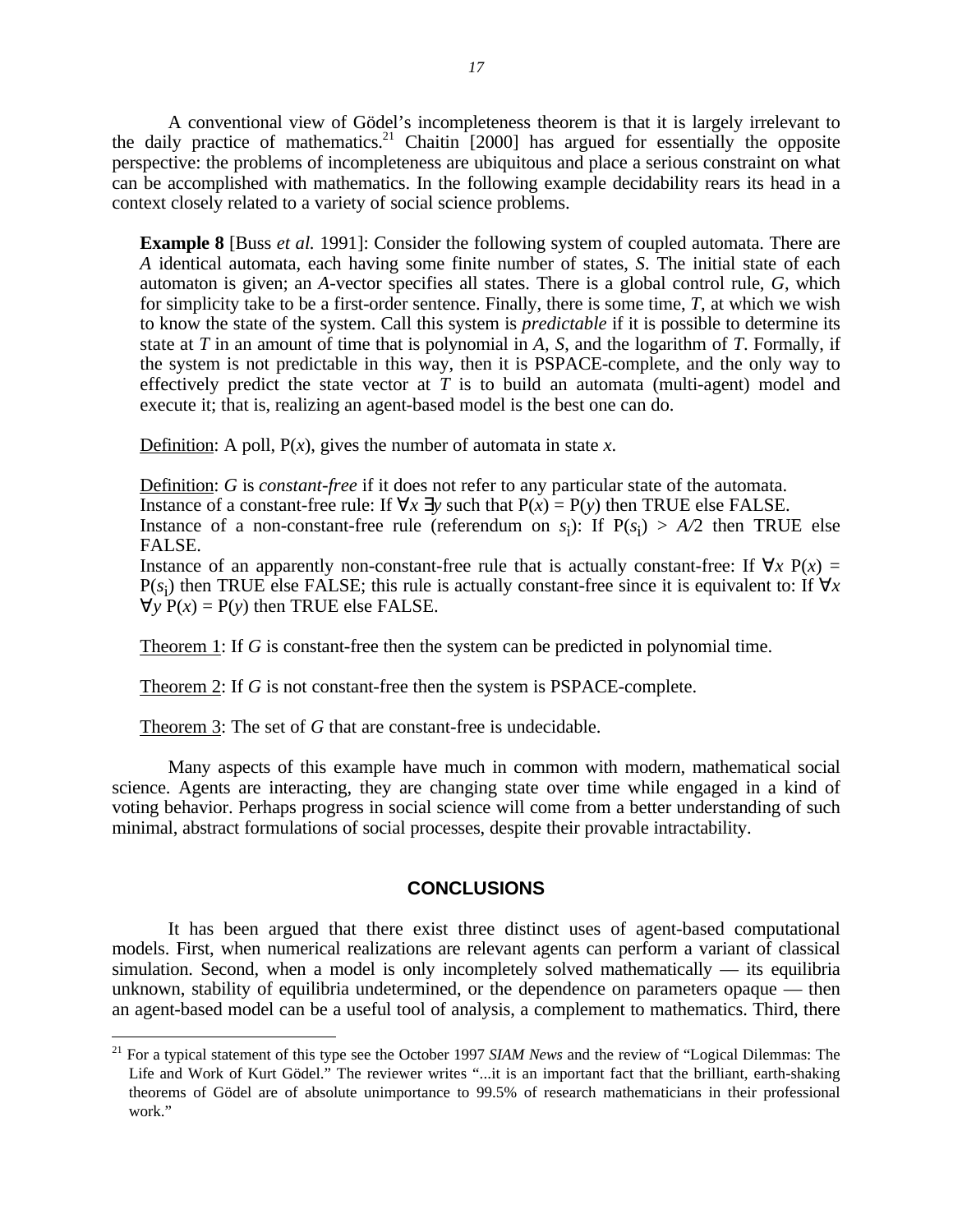are cases in which mathematical models are either apparently intractable or provably insoluble. In such circumstances it would seem that agent computing is perhaps the only technique available for systematic analysis, a substitute for formal mathematical analysis.

There are two other reasons that augur for the increased prominence of agent-based models in the social scientist's toolkit. First and foremost, continued hardware evolution will soon place on our desks machines with capabilities beyond John von Neumann's wildest dreams. These machines will have the capability of modeling 106 agents of reasonable complexity, even larger numbers of simpler agents. The positive program of creating entire mini-economies in silicon will be possible, if we can just learn how to build sufficiently realistic agents: agents who trade in markets, who form firms, who procreate, who engage in political activity and write constitutions and bribe other agents for votes while trying to pass term limits. Today we do not know how to do all these things.

The second reason to work with computational agents is that this is a critical time for software agent technology. There has been a sudden flurry of activity around agents, particularly in computer science and information technology, where engineers and business people are busy populating the Internet with tradebots, automated markets, auction engines, and other agent-like devices. But basic foundational issues remain open questions: What agent designs lead to robust system-level performance? Does the distributed, decentralized nature of agent systems make them more or less exploitable than systems having more centralized control?

There is irony in this arrival of agents — in many ways a foreign methodology — to economics and political economy. A key theme in agent computing is that of decentralization, that realistic social processes can be seen to emerge through the interactions of individuals. While decentralization is also an important theme in modern, mathematical social science, so is a competing "social planner" view, in which optimal outcomes are seen to be the result of a benign 'auctioneer,' who has perfect information and infinite computing power at its disposal, who can design perfect mechanisms and who can compute, implement and enforce optimal tax rates. This has given a peculiar methodological orientation to certain sub-fields, especially in economics, of which general equilibrium is an example. But things are changing, as Rust [1996] writes:

"The reason why large scale computable general equilibrium problems are difficult for economists to solve is that they are using the wrong hardware and software. Economists should design their computations to mimic the real economy, using massively parallel computers and decentralized algorithms that allow competitive equilibria to arise as 'emergent computations'...[T]he most promising way for economists to avoid the computational burdens associated with solving realistic large scale general equilibrium models is to adopt an "agent-based" modeling strategy where equilibrium prices and quantities emerge endogeneously from the decentralized interactions of agents."

Today it is conventional practice among mathematical social scientists to state a model in mathematical terms and then attempt to solve it analytically. Only later, if at all, does one resort to a computational — usually numerical — model, having encountered analytical difficulties. However, given that agent computational models are a powerful analytical tool as well as an effective presentation technology, one wonders whether such models might not someday be the first line of attack on new problems, with authors resorting to mathematics only to "tidy up" what the agent model has clearly demonstrated to be a robust feature of the problem. Perhaps as printed journals, with their static equations and figures, give way to electronic, hypertext journals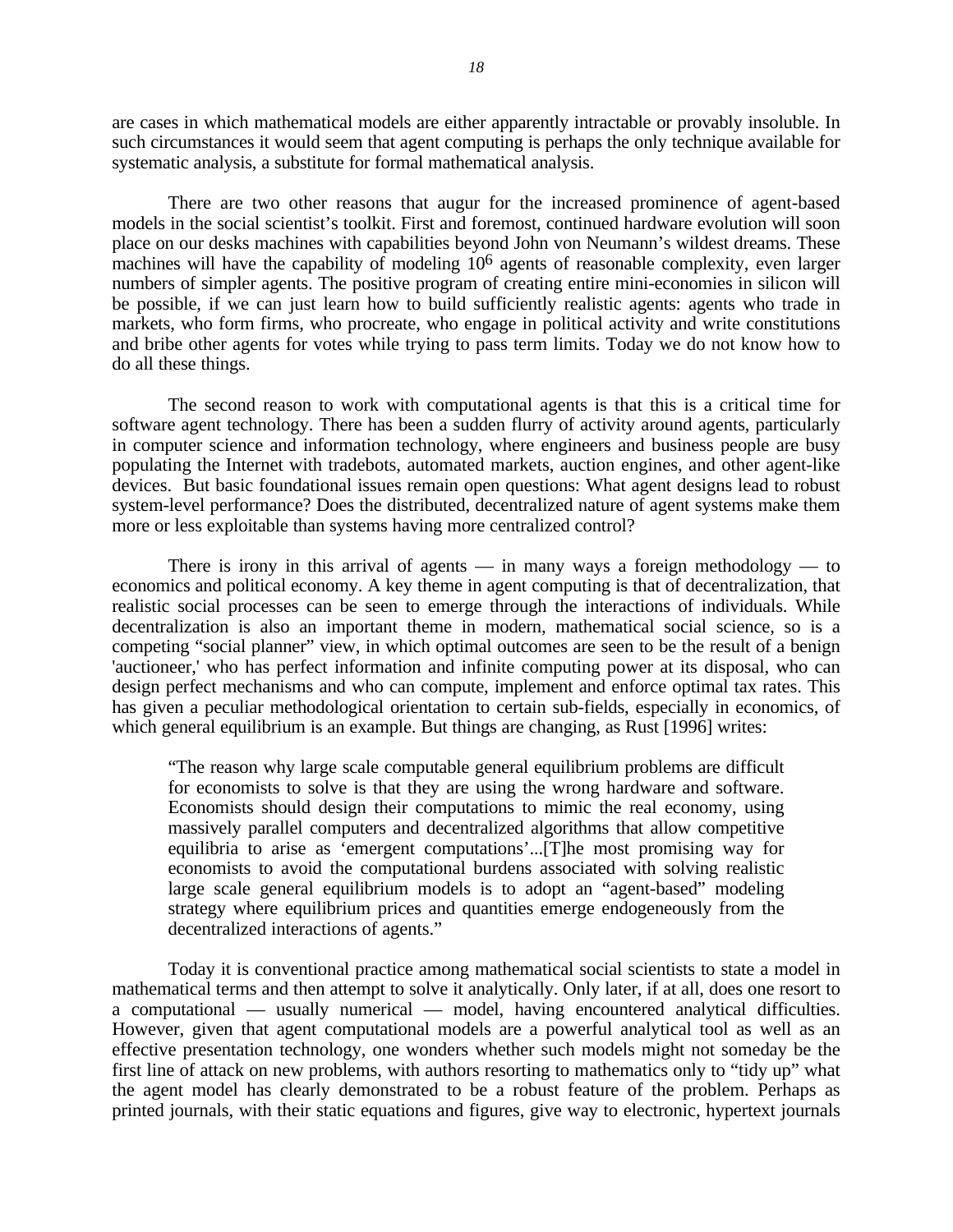and dynamic, downloadable model animations, there will come a day when we will all wonder how we ever got along without agents.

#### **ACKNOWLEDGMENTS**

A preliminary version of this paper was circulated under the title "Three Distinct Uses of Agent-Based Computational Models in the Social Sciences." For useful comments I thank Art DeVany, Joshua Epstein, Carol Graham, Fredrik Liljeros, Peyton Young, and conference participants at Chicago and UCLA.

#### **REFERENCES**

- Amman, H.M., D.A. Kendrick, and J. Rust, eds. 1996. *Handbook of Computational Economics*. North-Holland: New York.
- Angeline, P., R.G. Reynolds, J.R. McDonnell, and R. Eberhart, eds. 1997. *Evolutionary Programming VI*. Springer-Verlag: New York.
- Arthur, W.B., J.H. Holland, B. LeBaron, R. Palmer, and P. Tayler. 1996. Asset Pricing under Endogenous Expectations in an Artificial Stock Market. Working paper.
- Axelrod, R. 1997. The Dissemination of Culture: A Model with Global Polarization. *Journal of Conflict Resolution, 41*: 203-226. Reprinted as Chapter 7 in Axelrod [1997].
- Axelrod, R. 1997. *The Complexity of Cooperation.* Princeton University Press: Princeton, New Jersey.
- Axtell, R. 1999. The Emergence of Firms in a Population of Agents. Working paper. The Brookings Institution. Available at www.brookings.edu/es/dynamics/papers.
- Axtell, R.L. 2000a. "Effects of Interaction Topology and Agent Activation Regime in Several Multi-Agent Systems." Working paper. The Brookings Institution. Available at www.brookings.edu/es/dynamics/papers.
- Axtell, R.L. 2000b. The Complexity of Exchange. Working paper. The Brookings Institution. Available at www.brookings.edu/es/dynamics/papers.
- Axtell, R., R. Axelrod, J.M. Epstein, and M.D. Cohen. 1996. Aligning Simulation Models: A Case Study and Results. *Computational and Mathematical Organization Theory*, *1* (2): 123-141. Reprinted as Appendix A in Axelrod [1997].
- Axtell, R., J.M. Epstein, and H.P. Young. Forthcoming. Emergence of Classes in a Multi-Agent Bargaining Model. In S. Durlauf and H.P. Young, eds. *Social Dynamics*. MIT Press: Cambridge, Mass. Also working paper. The Brookings Institution. Available at www.brookings.edu/ es/dynamics/papers.
- Banks, J. and J.S. Carson, III. 1984. *Discrete-Event System Simulation*. Prentice-Hall: Englewood Cliffs, New Jersey.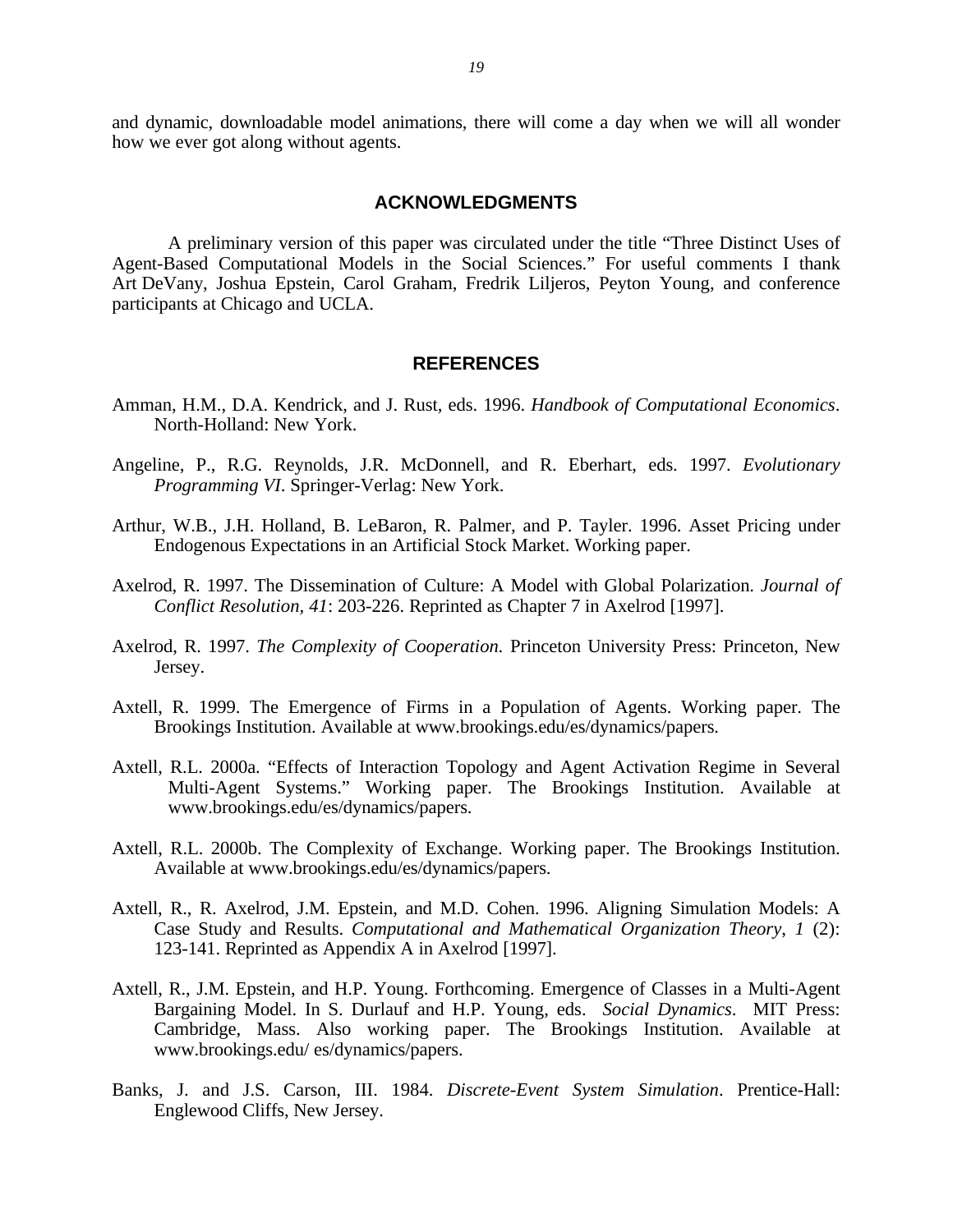- Binmore, K. and L. Samuelson. 1992. Evolutionary Stability in Repeated Games Played by Finite Automata. *Journal of Economic Theory*, *57*: 278-305.
- Board, R. 1994. Polynomially Bounded Rationality. *Journal of Economic Theory*, *63*: 246-270.
- Bratley, P., B.L. Fox, and L.E. Schrage. 1987. *A Guide to Simulation*. Second edition. Springer-Verlag: New York.
- Buss, S.R., C.H. Papadimitriou, and J.N. Tsitsiklis. 1991. On the Predictability of Coupled Automata: An Allegory about Chaos. *Complex Systems*, *5*: 525-539.
- Canning, D. 1995. Evolution of Group Cooperation through Inter-Group Conflict. Working paper. Department of Economics, Queens University of Belfast, Northern Ireland.
- Carpenter, J.P. Forthcoming. Evolutionary Models of Bargaining: Combining Agent-Based and Discrete Simulations of Convention Evolution. *Evolutionary Economics*.
- Casti, J. 1997. *Would-Be Worlds*. Wiley: New York.
- Chaitin, G. 2000. A Century of Controversy Over the Foundations of Mathematics. *Complexity*, *5*, 5: 12-21.
- Chen, S.-H. and C.-H. Yeh. 1997. Modeling Speculators with Genetic Programming. In Angeline *et al.* [1997].
- Conlisk, J. 1996. Why Bounded Rationality? *Journal of Economic Literature, XXXIV*: 669-700.
- Daniels, M. 2000. Integrating Simulation Technologies with Swarm. In C.M. Macal and D. Sallach, eds. *Proceedings of the Workshop on Agent Simulation: Applications, Models and Tools*, Argonne National Laboratory: Argonne, Illinois.
- DeVany, A. 1994. Hard Cores, Soft Cores, and the Emergence of Self-Organized Coalitions. Working paper. UCLA, Center for Computable Economics: Los Angeles, Calif.
- Durlauf, S.N. 1997. Statistical Mechanics Approaches to Socioeconomic Behavior. Arthur, W.B., S.N. Durlauf and D.A. Lane, eds. *The Economy as an Evolving Complex System II*. Santa Fe Institute Studies in the Sciences of Complexity. Proceedings Volume XXVII. Addison Wesley: Reading, Mass.
- Epstein, J.M. and R. Axtell. 1996. *Growing Artificial Societies: Social Science from the Bottom Up*. Brookings Press and MIT Press: Washington, D.C., and Cambridge, Mass.
- Feigenbaum, M. Presentation Functions, Fixed Points, and a Theory of Scaling Function Dynamics. *Journal of Statistical Physics*, *52* (3/4): 527-569.
- Gilli, M., ed. 1996. *Computational Economic Systems: Models, Methods & Econometrics*. Kluwer: New York.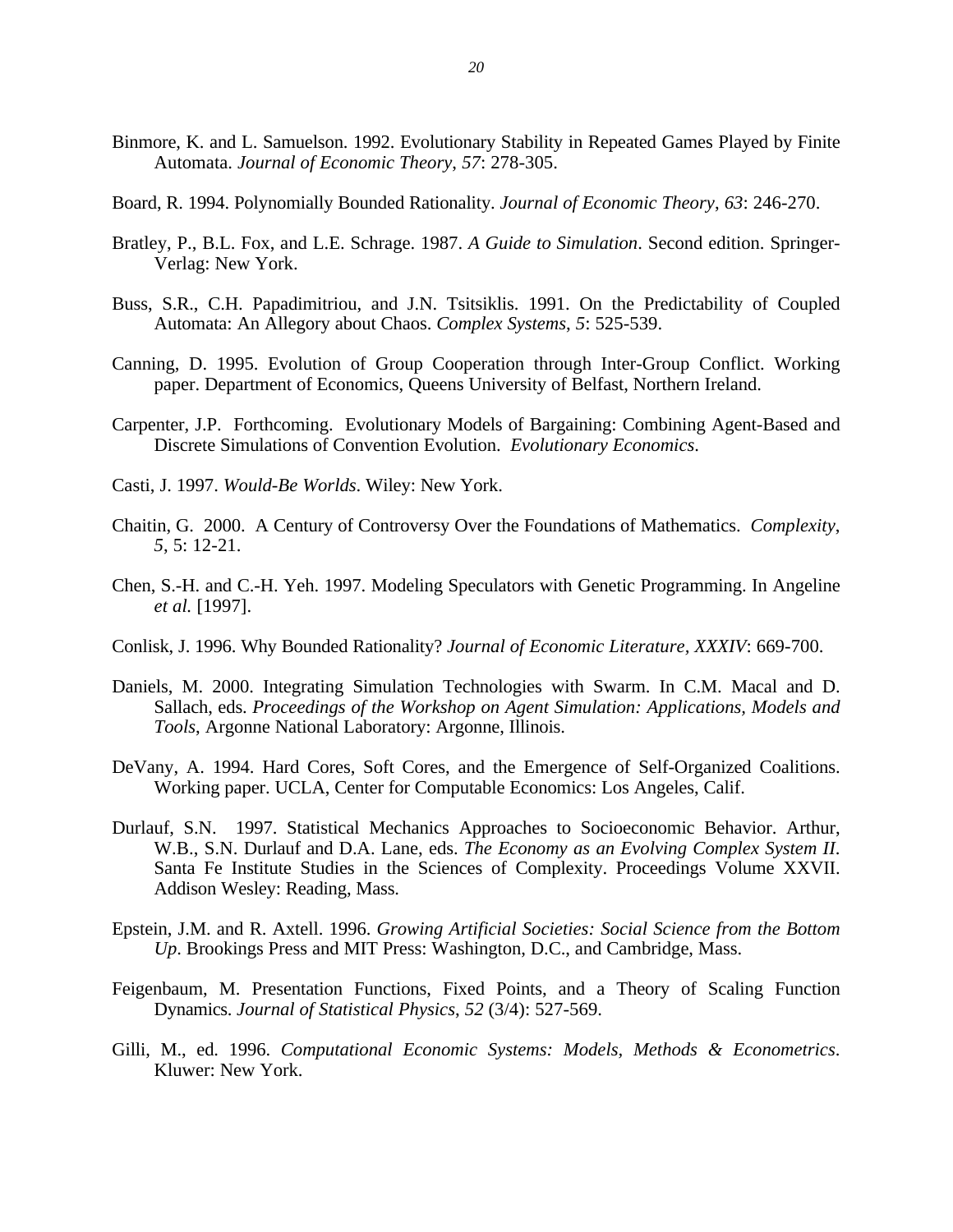- Glaeser, E., B. Sacerdote, and J. Scheinkman. 1996. Crime and Social Interactions. *Quarterly Journal of Economics*: 507-548.
- Hirsch, M.D., C.H. Papadimitriou, and S.A. Vavasis. 1989. Exponential Lower Bounds for Finding Brouwer Fixed Points, *Journal of Complexity, 5*: 379-416.
- Huberman, B.A. and N.S. Glance. 1993. Evolutionary Games and Computer Simulations. *Proceedings of the National Academy of Sciences, USA, 90* (August): 7716-7718.
- Judd, K. 1997. Computational Economics and Economic Theory: Substitutes or Compliments? *Journal of Economic Dynamics and Control, 21* (6): 907-942.
- Kollman, K., J.H. Miller, and S.E. Page. 1997. Political Institutions and Sorting in a Tiebout Model, *American Economic Review*, *87* (5): 977-992.
- Krugman, P. 1996. *The Self-Organizing Economy.* Blackwell: Cambridge, Mass.
- Minar, N., R. Burkhart, C. Langton, and M. Askenazi. 1996. The SWARM Simulation System: A Toolkit for Building Multi-Agent Simulations. Working paper. Santa Fe Institute: Santa Fe, New Mexico.
- Mor, Y., C.V. Goldman, and J.S. Rosenchein. 1996. Learn Your Opponent's Strategy (in Polynomial Time)! In G. Weiss and S. Sen, eds. *Adaptation and Learning in Multi-Agent Systems*. Springer-Verlag: New York.
- Nagel, K. and S. Rasmussen. 1994. Traffic on the Edge of Chaos. Working Paper 94-06-032, Santa Fe, Santa Fe Institute: N.M.
- Neumann, J. von. 1945-46. A Model of General Economic Equilibrium. *Review of Economic Studies, 13*: 1-9.
- Newell, A. and H.A. Simon. 1972. *Human Problem Solving*. Prentice-Hall: New York.
- Neyman, A. Bounded Complexity Justifies Cooperation in Finitely Repeated Prisoner's Dilemma. *Economics Letters, 19*: 227-229.
- Papadimitriou, C.H. 1994. On the Complexity of the Parity Argument and Other Inefficient Proofs of Existence. *Journal of Computer and System Sciences*, *48*: 498-532.
- Papadimitriou, C. 1993. Computational Complexity as Bounded Rationality. *Mathematics of Operations Research*.
- Parker, M. 2000. Ascape: An Agent-Based Modeling Framework in Java. In C.M. Macal and D. Sallach, eds. *Proceedings of the Workshop on Agent Simulation: Applications, Models and Tools*, Argonne National Laboratory: Argonne, Illinois.
- Prasad, K. 1997. On the Computability of Nash Equilibria. *Journal of Economic Dynamics and Control, 21* (6): 943-953.